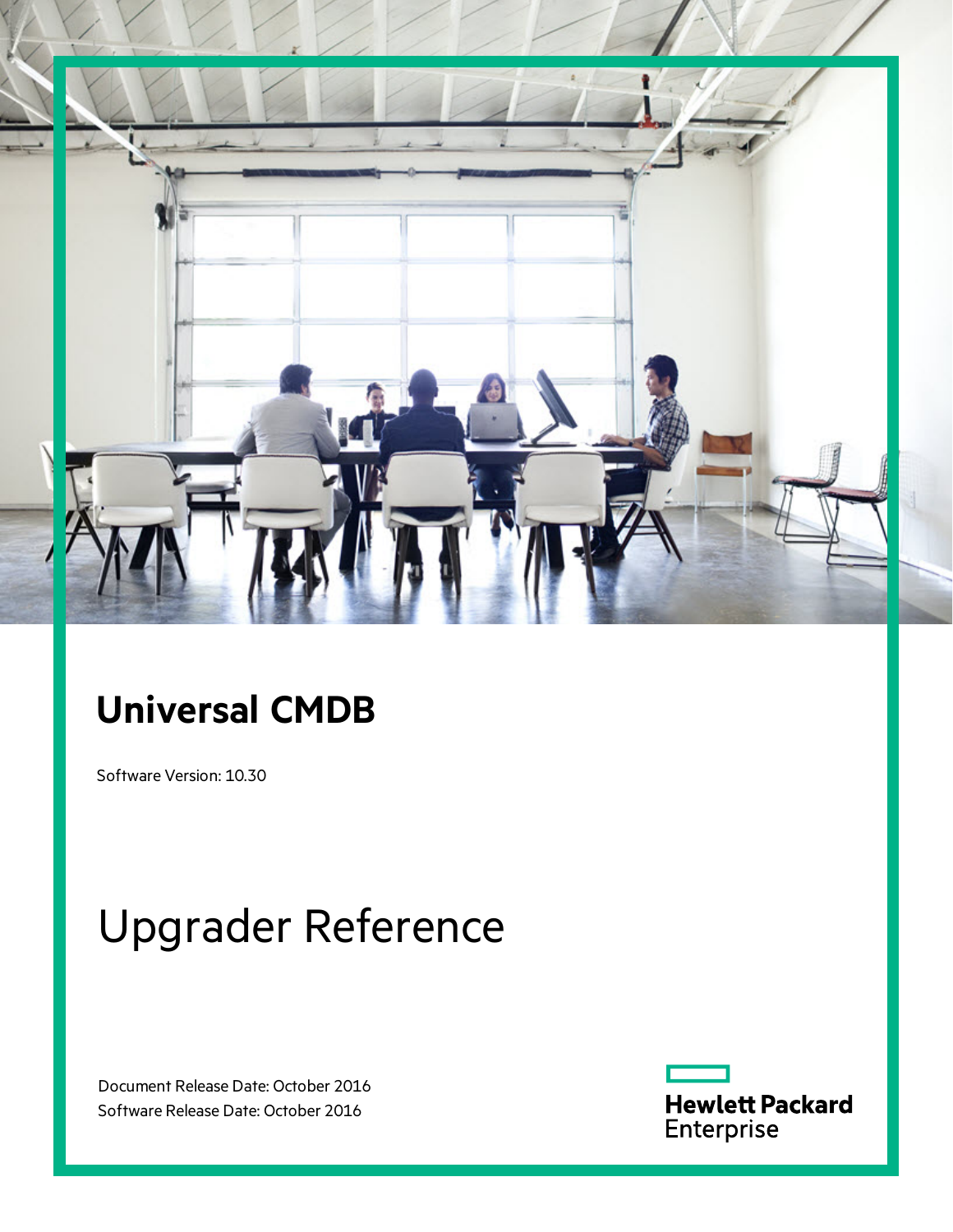### Legal Notices

#### **Warranty**

The only warranties for Hewlett Packard Enterprise products and services are set forth in the express warranty statements accompanying such products and services. Nothing herein should be construed as constituting an additional warranty. Hewlett Packard Enterprise shall not be liable for technical or editorial errors or omissions contained herein.

The information contained herein is subject to change without notice.

### Restricted Rights Legend

Confidential computer software. Valid license from Hewlett Packard Enterprise required for possession, use or copying. Consistent with FAR 12.211 and 12.212, Commercial Computer Software, Computer Software Documentation, and Technical Data for Commercial Items are licensed to the U.S. Government under vendor's standard commercial license.

#### Copyright Notice

© 2002 - 2016 Hewlett Packard Enterprise Development LP

#### Trademark Notices

Adobe™ is a trademark of Adobe Systems Incorporated. Microsoft® and Windows® are U.S. registered trademarks of Microsoft Corporation. UNIX® is a registered trademark of The Open Group.

### Documentation Updates

To check for recent updates or to verify that you are using the most recent edition of a document, go to: <https://softwaresupport.hpe.com/>.

This site requires that you register for an HP Passport and to sign in. To register for an HP Passport ID, click **Register** on the HPE Software Support site or click **Create an Account** on the HP Passport login page.

You will also receive updated or new editions if you subscribe to the appropriate product support service. Contact your HPE sales representative for details.

### **Support**

Visit the HPE Software Support site at: <https://softwaresupport.hpe.com/>.

This website provides contact information and details about the products, services, and support that HPE Software offers.

HPE Software online support provides customer self-solve capabilities. It provides a fast and efficient way to access interactive technical support tools needed to manage your business. As a valued support customer, you can benefit by using the support website to:

- Search for knowledge documents of interest
- Submit and track support cases and enhancement requests
- Download software patches
- **Manage support contracts**
- Look up HPE support contacts
- **Review information about available services**
- Enter into discussions with other software customers
- Research and register for software training

Most of the support areas require that you register as an HP Passport user and to sign in. Many also require a support contract. To register for an HP Passport ID, click **Register** on the HPE Support site or click **Create an Account** on the HP Passport login page.

To find more information about access levels, go to: [https://softwaresupport.hp.com/web/softwaresupport/access-levels.](https://softwaresupport.hp.com/web/softwaresupport/access-levels)

**HPSW Integrations Catalog** accesses the new HPSW Integrations and Solutions Catalog website. This site enables you to explore HPE Product Solutions to meet your business needs, includes a full list of Integrations between HPE Products, as well as a listing of ITIL Processes. The URL for this website is [https://softwaresupport.hpe.com/km/KM01702731.](https://softwaresupport.hpe.com/km/KM01702731)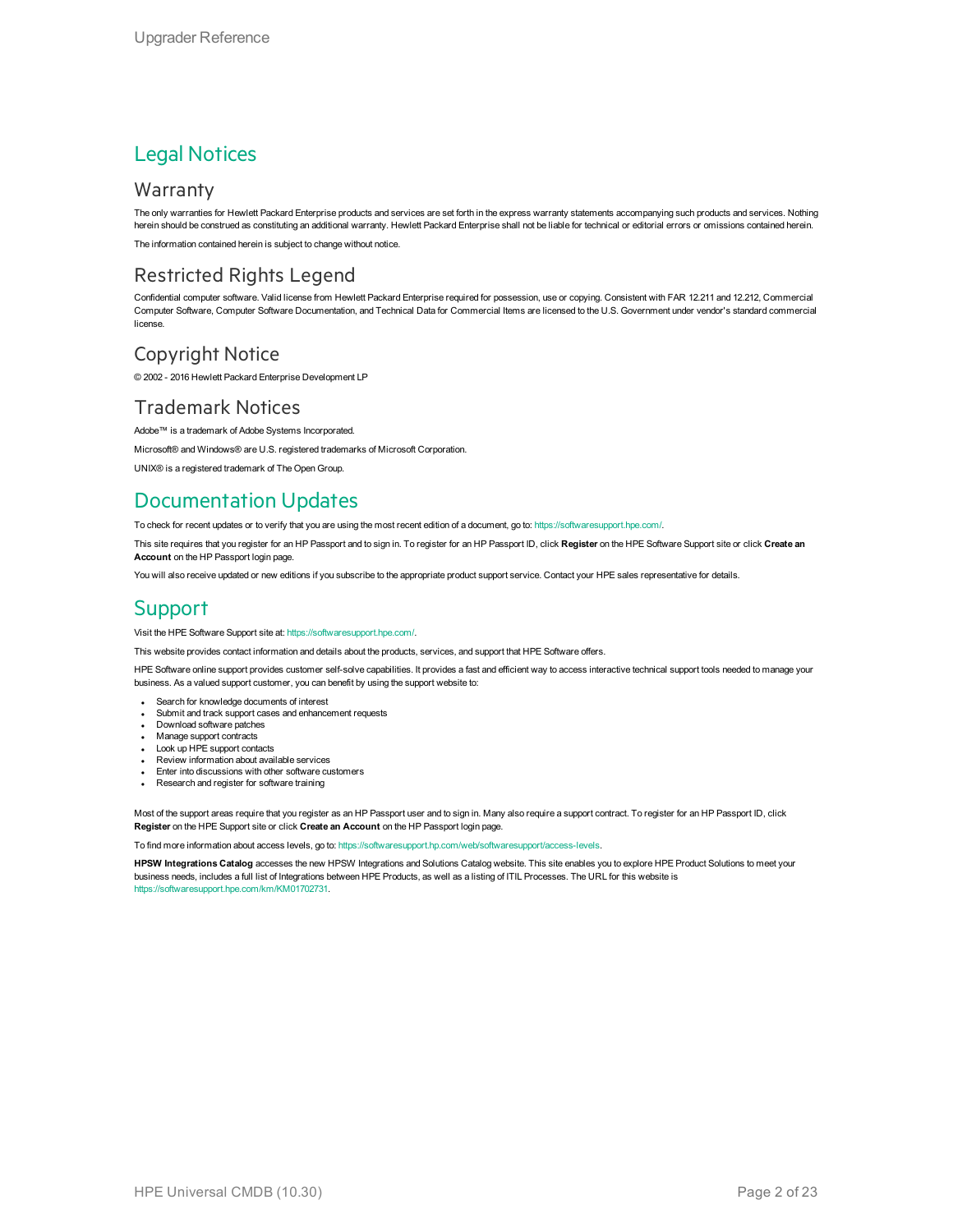## **Contents**

| Troubleshooting and Warning Logs for Resource Upgrade 21 |  |
|----------------------------------------------------------|--|
|                                                          |  |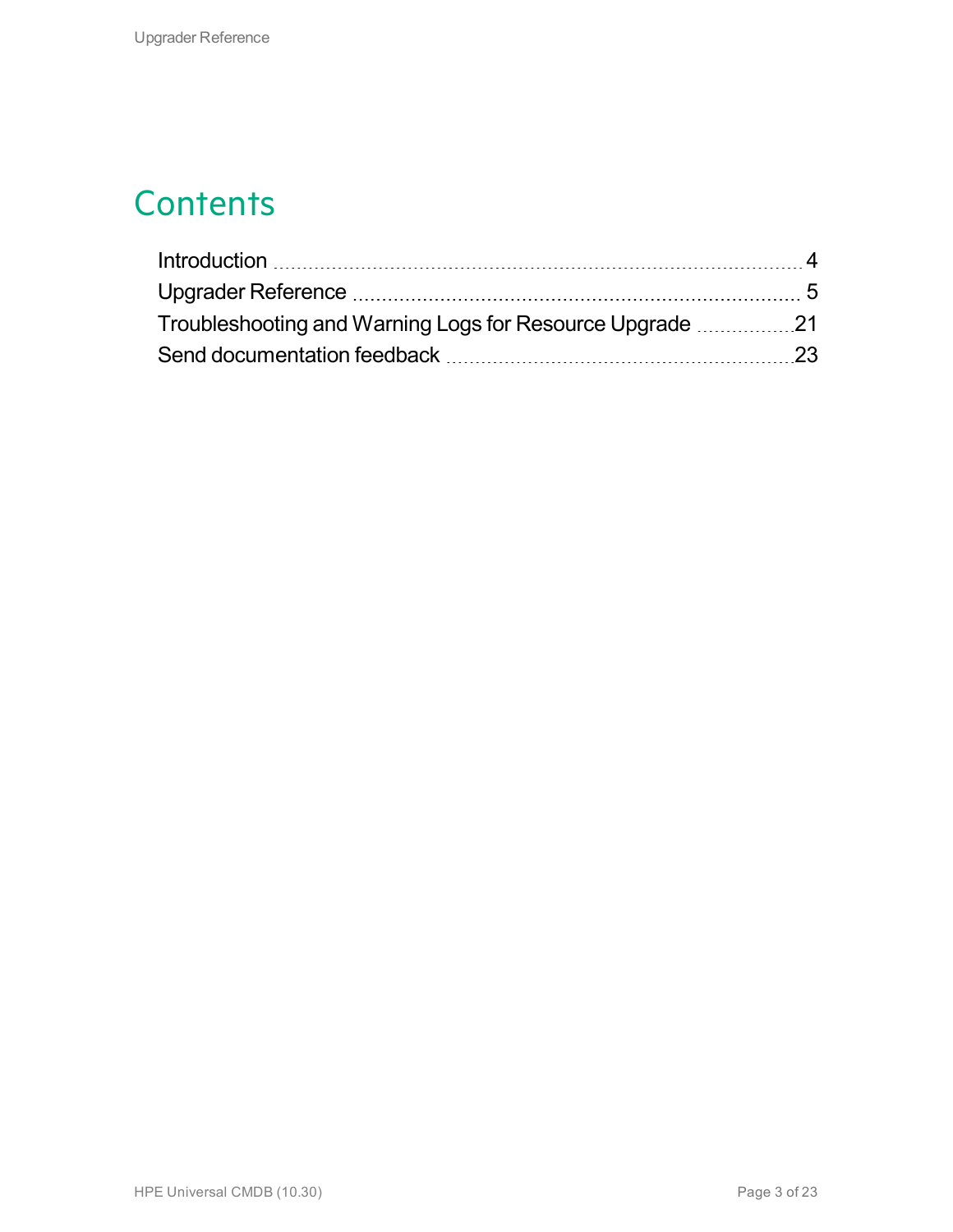# <span id="page-3-0"></span>Introduction

This document describes each step in the UCMDB upgrade process.

For each step, the following is described:

- $\bullet$  A description of the step.
- Whether the step is critical. A step is considered critical in the following cases:
	- Skipping it would prevent the UCMDB server from starting after upgrade.
	- Skipping it would induce critical configuration or data loss that cannot be restored after upgrade.
	- Skipping it would prevent a critical component from operating properly after the upgrade.
- Whether the step can be re-run. In case of failure during the upgrade, whether or not this step can be re-run over the same schemas.
- Implications of failure. If this upgrade step fails, what is the effect on the UCMDB? If the step can be re-run, what can be done to resolve the issues?
- Log files: Important messages from the log file that are typical to this upgrade step, and the meaning of each message. Unless otherwise specified, all messages appear in the following log file: **C:\hp\UCMDB\UCMDBServer\runtime-upgrade\log\upgrade.short.log**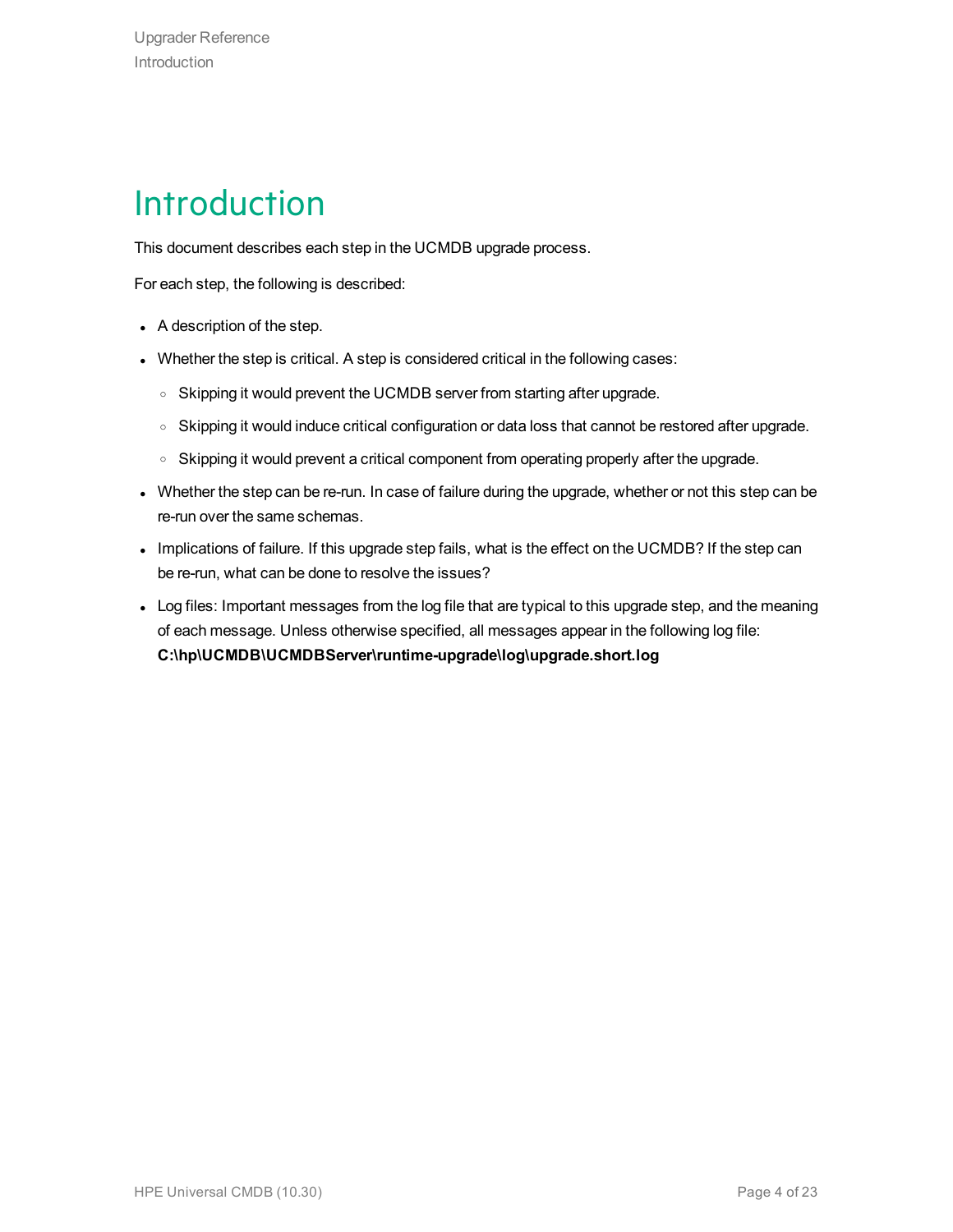# <span id="page-4-0"></span>Upgrader Reference

| Upgrader                                    | <b>Description</b>                                                                                                             | Critical       | Can be<br>rerun | <b>Implications of Failure</b>                                                                                                                                                                                                                              | <b>Log Files</b>                                                                                            |
|---------------------------------------------|--------------------------------------------------------------------------------------------------------------------------------|----------------|-----------------|-------------------------------------------------------------------------------------------------------------------------------------------------------------------------------------------------------------------------------------------------------------|-------------------------------------------------------------------------------------------------------------|
| SchemaAdditionsUpgrader                     | Adds the new required tables and<br>columns to the UCMDB.                                                                      | $\checkmark$   | $\checkmark$    | <b>UCMDB</b> server cannot function<br>properly if this upgrader fails.                                                                                                                                                                                     | upgrade.detailed.log                                                                                        |
| Global Settings Resources Upgrader          | Upgrades all global settings from the old<br>settings table (CCM_SETTINGS) to the<br>new table: (URM RESOURCES).               | $\checkmark$   | $\checkmark$    | <b>Upgrade: UCMDB server will not</b><br>function properly<br>Cleanup: CCM settings table will not<br>be dropped.<br>Note: This step cannot be rerun if the<br>cleanup has already taken place<br>because the old table is dropped the<br>first time round. | upgrade.detailed.log<br>urm.log<br>urm_detailed.log<br>urm_audit.log<br>urm_detailed_audit.log              |
| <b>Customer Settings Resources Upgrader</b> | Upgrades all customer specific settings<br>from the old settings table<br>(CCM_SETTINGS) to the new table:<br>(URM_RESOURCES). | $\checkmark$   | ✓               | <b>Upgrade: UCMDB server will not</b><br>function properly<br>Cleanup: CCM settings table will not<br>be dropped.<br>Note: This step cannot be rerun if the<br>cleanup has already taken place<br>because the old table is dropped the<br>first time round. | upgrade.detailed.log<br>urm.log<br>$\bullet$<br>urm_detailed.log<br>urm audit.log<br>urm detailed audit.log |
| <b>Dynamic Settings Upgrader</b>            | Converts dynamic settings to URM                                                                                               | $\checkmark$   | $\checkmark$    | Dynamic settings are not migrated                                                                                                                                                                                                                           | upgrade.detailed.log<br>urm.log<br>$\bullet$<br>urm detailed.log<br>urm audit.log<br>urm_detailed_audit.log |
| SyncDataStore Sequence Upgrader             | Fixes the SyncDataStore sequence name.<br>Renames the SyncDataStore sequence to                                                | $\pmb{\times}$ | $\checkmark$    | Push adapter may fail.<br>This may happen only in the case                                                                                                                                                                                                  | upgrade.log<br>upgrade.detailed.log                                                                         |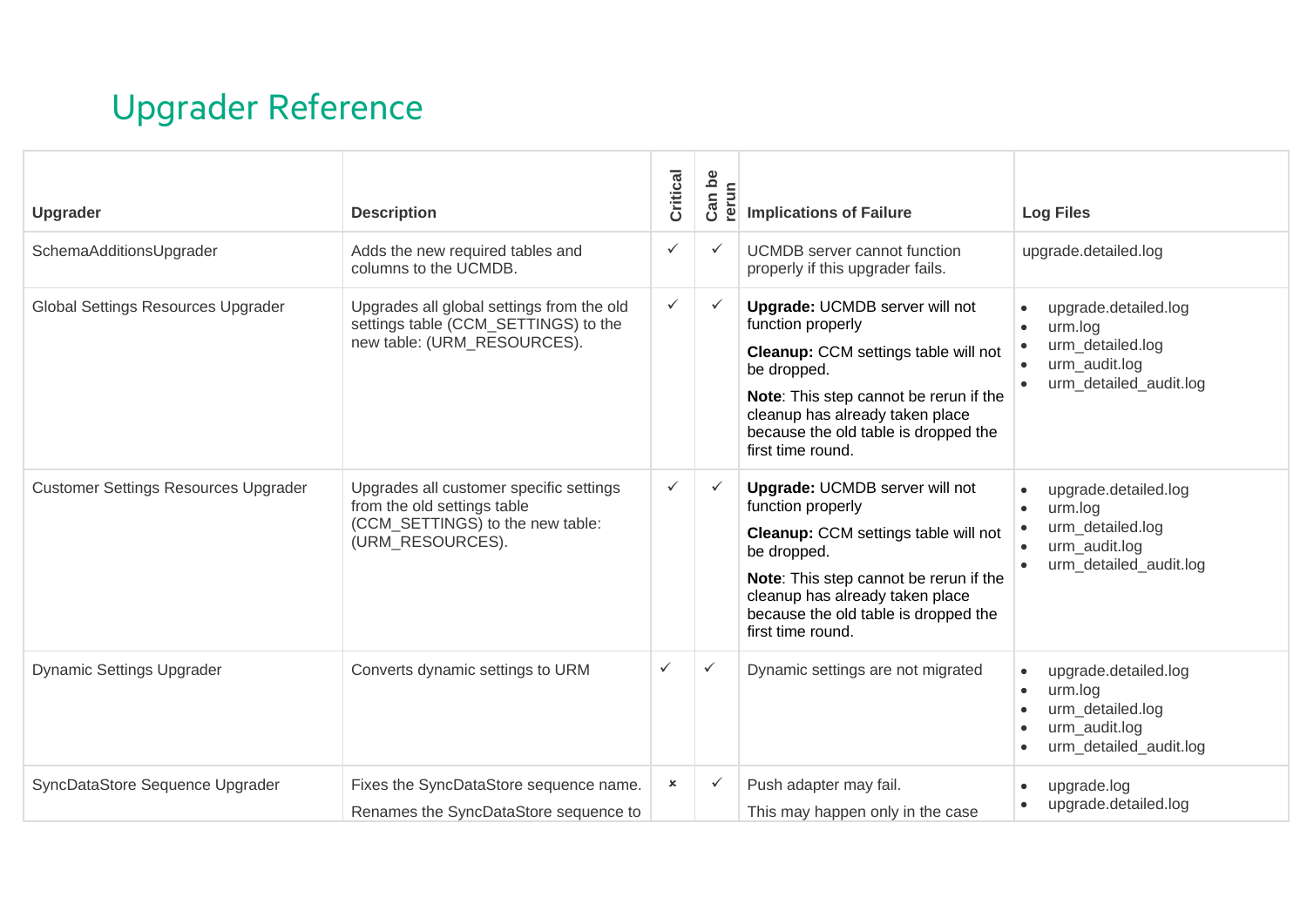| <b>Upgrader</b>                        | <b>Description</b>                                                                                                                                                             | Critical     | $\mathsf{b}\mathsf{e}$<br>Can b<br>rerun | <b>Implications of Failure</b>                                                                                                                                                                                             | <b>Log Files</b>                                                                                                |
|----------------------------------------|--------------------------------------------------------------------------------------------------------------------------------------------------------------------------------|--------------|------------------------------------------|----------------------------------------------------------------------------------------------------------------------------------------------------------------------------------------------------------------------------|-----------------------------------------------------------------------------------------------------------------|
|                                        | new name convention, without<br>"SEQUENCE_" prefix, and merges old<br>and new sequence values.                                                                                 |              |                                          | where the user runs the push adapter<br>in the 9.05.                                                                                                                                                                       | $\bullet$<br>error.log                                                                                          |
| Database Privileges Upgrader           | Checks if the mandatory 'create type'<br>grant exists.                                                                                                                         | $\checkmark$ | $\checkmark$                             | Fails the upgrade process with the<br>following error message:<br>"The following privilege is<br>missing: 'GRANT CREATE TYPE<br>TO <user name="">"</user>                                                                  | upgrade.log<br>upgrade.detailed.log<br>error.log<br>$\bullet$                                                   |
| Class Model Resources Upgrader         | Migrates all the class model resources<br>from the old format (held in CCM_* tables<br>in version 9.x) into the URM (Unified<br>Resource Manager).                             | $\checkmark$ | $\pmb{\times}$                           | <b>Upgrade: Old class model is not</b><br>imported into the URM, runs once<br>per customer.<br><b>Cleanup: Deletes the CCM tables</b><br>that are used in version 9.x to store<br>the class model, runs once per<br>schema | upgrade.log<br>error.log<br>$\bullet$<br>urm.log<br>urm_detailed.log<br>urm_audit.log<br>urm_detailed_audit.log |
| <b>Class Model Extensions Upgrader</b> | Copies the meta-data of class model<br>extensions from the table where it was<br>stored in version 9.x (table name<br>CLASS_EXTENSION) into the (Unified<br>Resource Manager). | $\checkmark$ | $\pmb{\times}$                           | Upgrade: Class model meta data will<br>not be imported into the URM, runs<br>once per customer.<br><b>Cleanup: Drops the</b><br>CLASS EXTENSION table, runs<br>once per schema.                                            | upgrade.log<br>$\bullet$<br>error.log<br>$\bullet$                                                              |
| Consolidate Mode Upgrader              | Consolidated mode is not supported as of<br>ver. 10 of UCMDB. This upgrader<br>'isolates' consolidated customers.                                                              | $\checkmark$ | $\checkmark$                             | <b>Upgrade:</b> The customer that was in<br>consolidated mode in 9.x will not be<br>isolated.<br><b>Cleanup:</b> The data (tables, views)<br>about the consolidated customer will<br>remain in the database                | upgrade.detailed.log                                                                                            |
| Data Model Capacity Upgrader           | Aligns the tables in the database for the<br>data model in version 10.10 as follows:<br>• Partitions the CMDB data model (CDM)<br>table in the database for the root CI type   | $\checkmark$ | $\checkmark$                             | <b>UCMDB</b> server cannot function<br>properly if this upgrader fails.                                                                                                                                                    | • upgrade.log<br>upgrade.detailed.log<br>$\bullet$                                                              |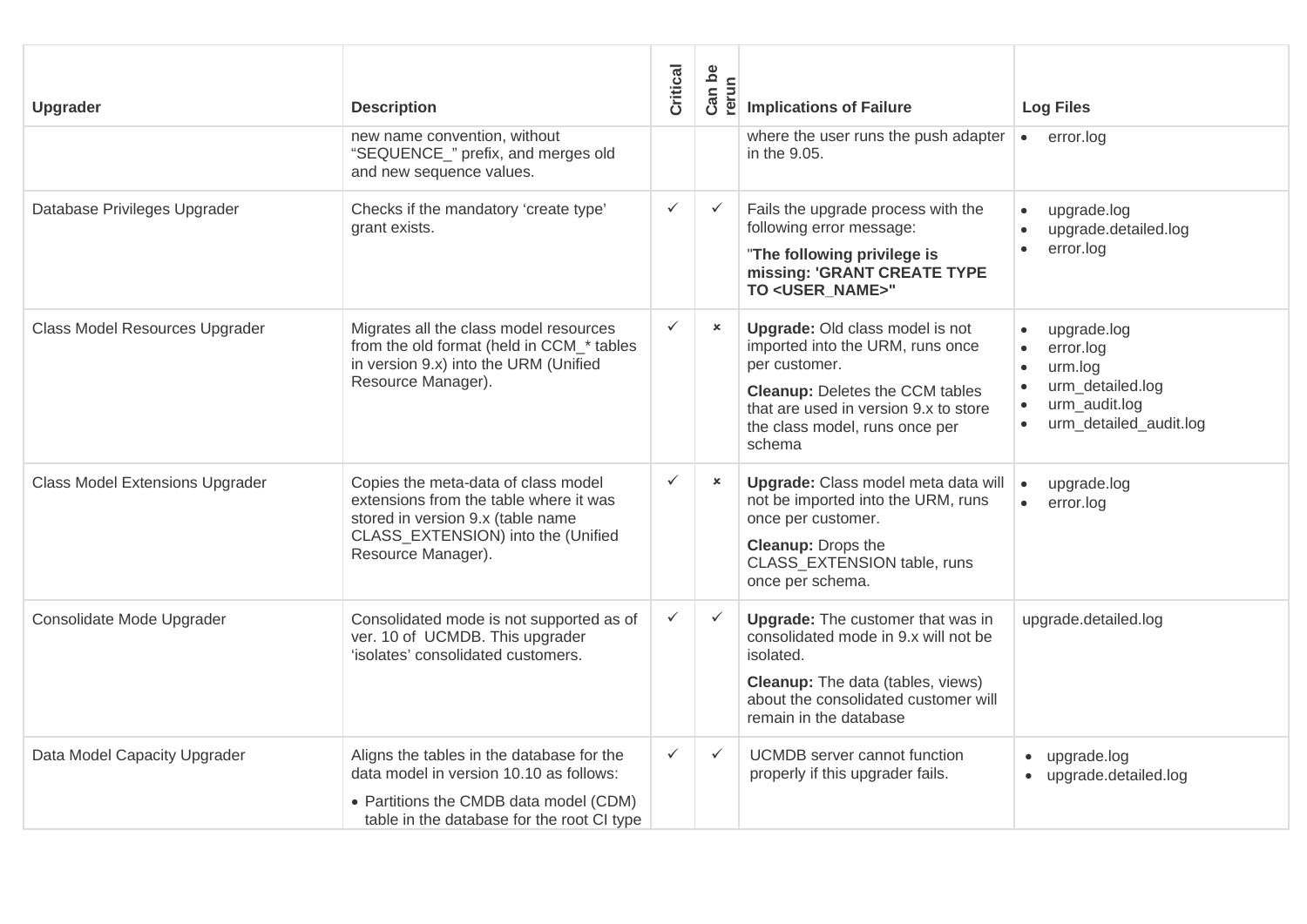| <b>Upgrader</b>                                    | <b>Description</b>                                                                                                                                                                                                                                                                                                                                                                                    | Critical     | Can be<br>rerun | <b>Implications of Failure</b>                                                                                                                                                 | <b>Log Files</b>                                                                                                                                                                                                                                                                      |
|----------------------------------------------------|-------------------------------------------------------------------------------------------------------------------------------------------------------------------------------------------------------------------------------------------------------------------------------------------------------------------------------------------------------------------------------------------------------|--------------|-----------------|--------------------------------------------------------------------------------------------------------------------------------------------------------------------------------|---------------------------------------------------------------------------------------------------------------------------------------------------------------------------------------------------------------------------------------------------------------------------------------|
|                                                    | into two tables: one for CIs and another<br>for relations.<br>• For every CI type derived from the<br>Node Element CI type: Copy relations<br>of type Composition that are<br>connected to the CIs of this CI type from<br>the CDM table for composition relations<br>to the CDM table of this CI type.                                                                                               |              |                 |                                                                                                                                                                                |                                                                                                                                                                                                                                                                                       |
| Package And Resource Upgrader                      | Moves the packages meta-data from<br>being represented as CIs (in version 9.x)<br>to the URM                                                                                                                                                                                                                                                                                                          | $\checkmark$ | $\checkmark$    | Package meta-data is not migrated                                                                                                                                              | upgrade.detailed.log<br>urm.log<br>$\bullet$<br>urm_detailed.log<br>urm_audit.log<br>urm detailed audit.log                                                                                                                                                                           |
| Check cp and sp version are correct for<br>upgrade | Ensures that the Content Pack and the<br>service pack of the version from which the<br>upgrade is being run are correct for the<br>upgrade. It is meant to prevent upgrades<br>on systems of unsupported versions of<br>content and service packs. The upgrader<br>does not actually make any modifications,<br>it only performs a check.<br>If the criteria are not satisfied, the upgrade<br>fails. | $\checkmark$ | $\checkmark$    | The system configuration of the<br>upgraded UCMDB is not correct. In<br>this case, the upgrade cannot<br>continue.                                                             | upgrade.log                                                                                                                                                                                                                                                                           |
| Offline Resources Retriever                        | Extracts queries, views, reports,<br>enrichments, correlations, folders and<br>bundles from the database and stores<br>them to disk. The resources are stored in<br>C:\hp\UCMDB\UCMDBServer\runtime\<<br>Customer ID>\ <resource type="">\</resource>                                                                                                                                                 | $\checkmark$ | $\mathbf{x}$    | <b>Upgrade:</b> The failed resources will<br>not be included in the environment<br>after the upgrade.<br><b>Cleanup:</b> The resources will remain<br>as garbage in the Model. | upgrade.short.log<br>upgrade.detailed.log<br>urm.log<br>$\bullet$<br>urm_detailed.log<br>urm audit.log<br>urm_detailed_audit.log<br>Will contain the number of resources<br>per type that were stored on disk,<br>and warning and error messages in<br>case there is a problem with a |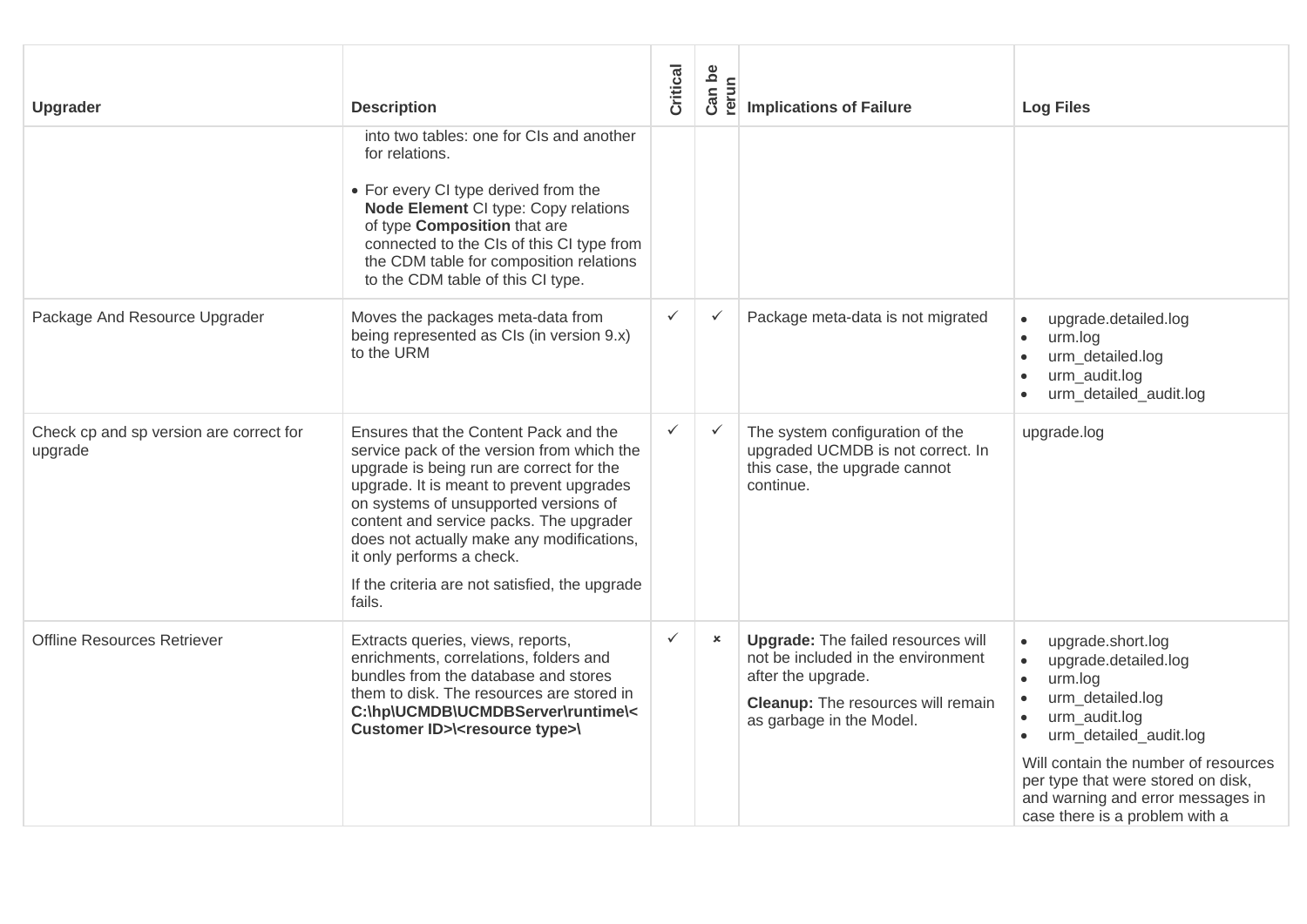| Upgrader                                                                         | <b>Description</b>                                                                                                                                                                                       | Critical       | Can be<br>rerun | <b>Implications of Failure</b>                                                                                                                   | <b>Log Files</b>                                                                                            |
|----------------------------------------------------------------------------------|----------------------------------------------------------------------------------------------------------------------------------------------------------------------------------------------------------|----------------|-----------------|--------------------------------------------------------------------------------------------------------------------------------------------------|-------------------------------------------------------------------------------------------------------------|
|                                                                                  |                                                                                                                                                                                                          |                |                 |                                                                                                                                                  | resource.                                                                                                   |
| Update internal class model from resources                                       | Updates the internal class model from the<br>xml resources                                                                                                                                               | $\checkmark$   | $\checkmark$    | Varies, depending on what exact<br>resource has failed                                                                                           | cmdb.classmodel.log<br>error.log<br>$\bullet$                                                               |
| Upgrade reconciliation resources                                                 | Upgrades CIT identification rules and<br>reconciliation priority definitions of<br>external data sources.                                                                                                | $\checkmark$   | $\checkmark$    | CI reconciliation will not work<br>properly when data is populating<br>UCMDB.                                                                    | upgrade.detailed.log<br>urm.log<br>$\bullet$<br>urm_detailed.log<br>urm_audit.log<br>urm_detailed_audit.log |
| Migrate discovery resources to URM                                               | Migrates Discovery resource from<br><b>UCMDB to URM</b>                                                                                                                                                  | $\checkmark$   | $\checkmark$    | Discovery resources can be lost - as<br>a results all discovery flows can<br>become unstable                                                     | Upgrade.detailed.log<br>Mam.autodiscovery.log<br>Error.log<br>$\bullet$                                     |
| Remove result mechanism from integration<br>jobs                                 | Replaces the result mechanism tag with<br>remove-cis tag in integration jobs.                                                                                                                            | $\checkmark$   | $\checkmark$    |                                                                                                                                                  | Upgrade.detailed.log<br>Mam.autodiscovery.log<br>Error.log                                                  |
| Decrypt Domain Scope Document (DSD)                                              | Decrypts the Domain Scope Document<br>(DSD)                                                                                                                                                              | $\pmb{\times}$ | $\checkmark$    | Credentials and Probe ranges can be<br>lost.<br>Note: For backup, export the Domain<br>Scope Document before performing<br>the upgrade.          | mam.autodiscovery.log<br>error.log<br>$\bullet$                                                             |
| Extract Domain Scope Document (DSD)<br>ranges to Domain Ranges Document<br>(DRD) | Extracts Probe ranges from the Domain<br>Scope Document configuration file and<br>copies them to the Domain Ranges<br>Document configuration file.                                                       | $\pmb{\times}$ | $\checkmark$    | Probe ranges can be lost.<br>Note: For backup, export the Domain<br>Scope Document before performing<br>the upgrade.                             | mam.autodiscovery.log<br>error.log<br>$\bullet$                                                             |
| <b>History Upgrader</b>                                                          | Runs the following steps for every CI<br>$\bullet$<br>type that is audited in the history.<br>Creates all the necessary monthly<br>$\circ$<br>history tables (HDM/HDML)<br>depending on the dates of the | $\checkmark$   | $\checkmark$    | If a CI type's history is not upgraded:<br>Model update and history<br>operations will fail since history<br>tables will not be created for this | upgrade.detailed.log<br>Logs the following:<br>1. Upgrade progress<br>2. History table creations            |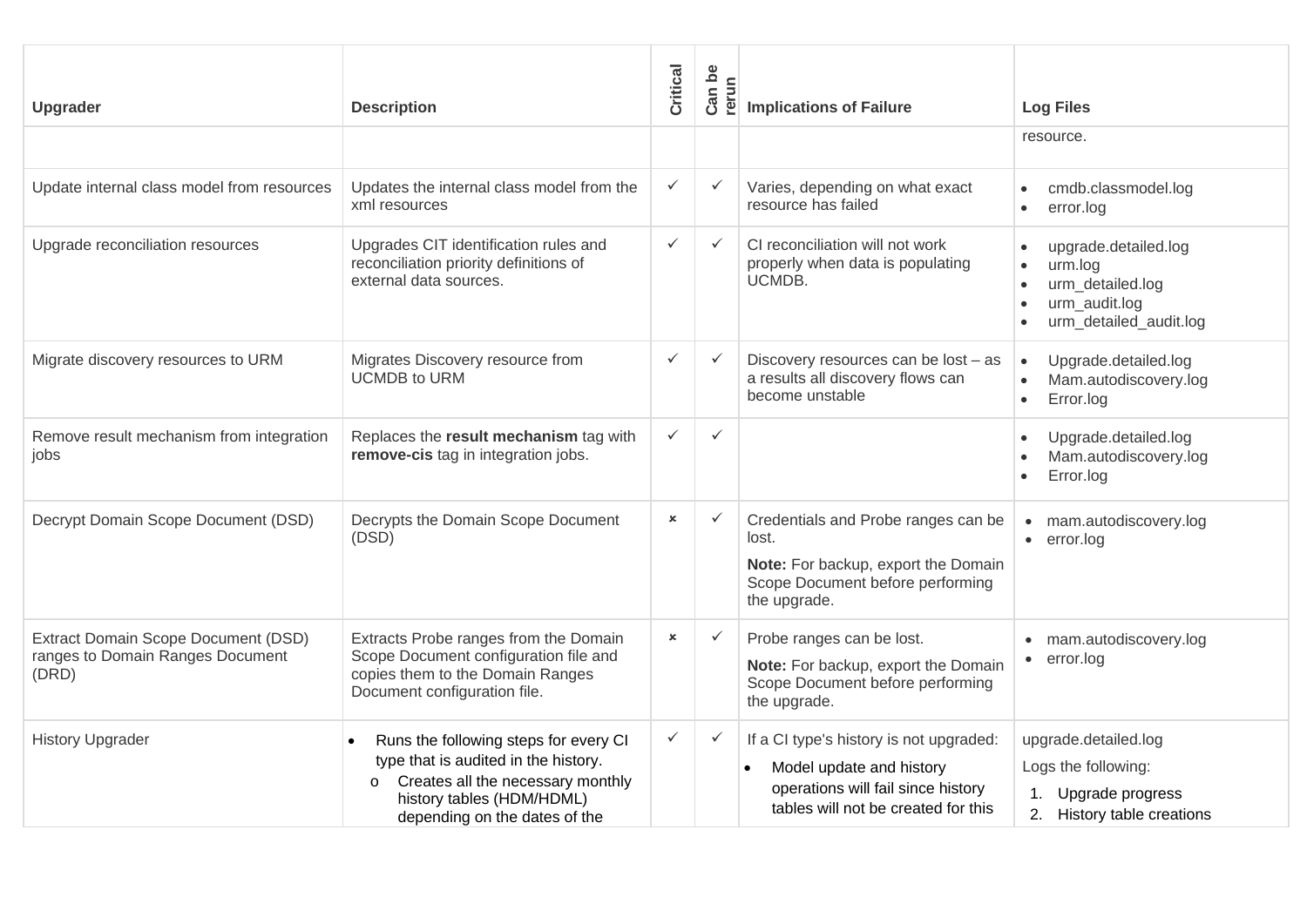| <b>Upgrader</b>       | <b>Description</b>                                                                                                                                                                                                                                                                                                                                                                                                                                                                                                                                                                                                                                                                                                                                                                   | Critical     | Can be<br>rerun | <b>Implications of Failure</b>                                                                                                                                                                                                                                                                                                                                                                                                                                                                                                                                                                                                                                                                                                                                                                                                                                                                                                                                                                  | <b>Log Files</b>                                                                                                                            |
|-----------------------|--------------------------------------------------------------------------------------------------------------------------------------------------------------------------------------------------------------------------------------------------------------------------------------------------------------------------------------------------------------------------------------------------------------------------------------------------------------------------------------------------------------------------------------------------------------------------------------------------------------------------------------------------------------------------------------------------------------------------------------------------------------------------------------|--------------|-----------------|-------------------------------------------------------------------------------------------------------------------------------------------------------------------------------------------------------------------------------------------------------------------------------------------------------------------------------------------------------------------------------------------------------------------------------------------------------------------------------------------------------------------------------------------------------------------------------------------------------------------------------------------------------------------------------------------------------------------------------------------------------------------------------------------------------------------------------------------------------------------------------------------------------------------------------------------------------------------------------------------------|---------------------------------------------------------------------------------------------------------------------------------------------|
|                       | events for this CI type in the old<br>history and the<br>history.purging.months.to.save.bac<br>$k$ setting.<br>Upgrades each event that should<br>$\circ$<br>not have been purged from the old<br>history to the new history tables.<br>Inserts into the history root table a<br>$\Omega$<br>record for every CI that had at least<br>one history event upgraded to the<br>new history.<br>Purges the data while executing based<br>on the<br>history.purging.months.to.save.back<br>setting, meaning that history events<br>that should be purged would not be<br>copied to the new history tables.<br>The history.purging.days.to.save.back<br>setting from 9.0x is converted to<br>months (rounding up) and is saved in<br>the<br>history.purging.months.to.save.back<br>setting. |              |                 | CI type.<br>No history events from the old<br>history will be upgraded to the<br>new history for this CI type.<br>After the upgrade is finished and the<br>server is running, you can run the<br>alignHistoryForType operation from<br>the history JMX services to create<br>the history tables for a specific CI<br>type that the history upgrader failed<br>to upgrade or for all the CI types.<br>You can also run<br>initializeHistoryDBFromModel<br>using the JMX console to create<br>baseline records for all classes.<br>based on current data model state.<br>This operation ensures that queries<br>return correct previous values and<br>data of removed CIs. It may take<br>several minutes and creates baseline<br>events even for classes that<br>upgraded properly (does not affect<br>the history data correctness).<br>In this case, the Model update and<br>history operations will not fail, but the<br>new history will not contain any<br>history events for this CI type. | 3. For every CI type, the number<br>of CIs that will be upgraded and<br>the progress of their upgrade.<br>(debug mode)                      |
| View Archive Upgrader | Copies view archive tables<br>(VIEW ARCHIVE and<br>ARCHIVE_CHUNK) from the old history<br>schema to the UCMDB schema. Archives<br>are copied in bulks as they contain their<br>TQL result.                                                                                                                                                                                                                                                                                                                                                                                                                                                                                                                                                                                           | $\checkmark$ | $\checkmark$    | <b>Upgrade:</b> The archive will not be<br>copied to the new schema and will<br>not be available in the upgraded<br>system.<br><b>Cleanup:</b> The archives will remain as<br>garbage in the old schema.                                                                                                                                                                                                                                                                                                                                                                                                                                                                                                                                                                                                                                                                                                                                                                                        | upgrade.short.log<br>upgrade.detailed.log<br>Will contain information about the<br>archive being copied and the copy<br>progress per-table. |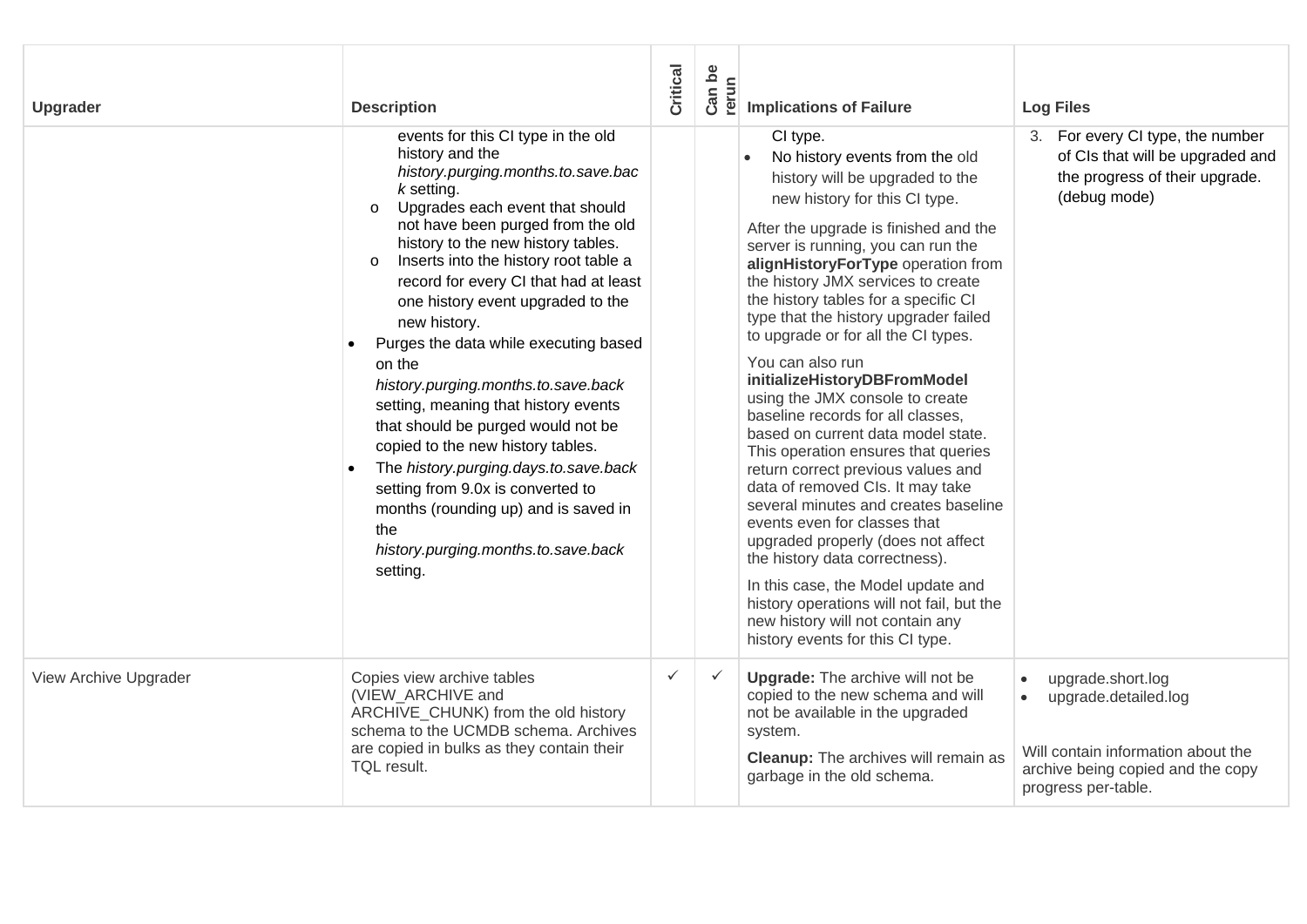| Upgrader                      | <b>Description</b>                                                                                                                                                                                                                                                                                                                                                                                                                                                                                                                                                                                                                                                                                                                                                                                                                                                                                                                    | Critical     | Can be<br>rerun | <b>Implications of Failure</b>                                                                                                                                                                                                                                                                                                                                                                                                                                                                                                                                                                                                                                                                                                                                                                                                                | <b>Log Files</b>                                                                                                                                                                                                                                                                                                                                                     |
|-------------------------------|---------------------------------------------------------------------------------------------------------------------------------------------------------------------------------------------------------------------------------------------------------------------------------------------------------------------------------------------------------------------------------------------------------------------------------------------------------------------------------------------------------------------------------------------------------------------------------------------------------------------------------------------------------------------------------------------------------------------------------------------------------------------------------------------------------------------------------------------------------------------------------------------------------------------------------------|--------------|-----------------|-----------------------------------------------------------------------------------------------------------------------------------------------------------------------------------------------------------------------------------------------------------------------------------------------------------------------------------------------------------------------------------------------------------------------------------------------------------------------------------------------------------------------------------------------------------------------------------------------------------------------------------------------------------------------------------------------------------------------------------------------------------------------------------------------------------------------------------------------|----------------------------------------------------------------------------------------------------------------------------------------------------------------------------------------------------------------------------------------------------------------------------------------------------------------------------------------------------------------------|
| Removed CIs History Upgrader  | For every CI type that is audited in the<br>new history, all the CIs that were removed<br>in the time frame for saving removed CIs<br>will be upgraded to the removed CIs<br>tables (HDMR\HDMRL) of this CI type.<br>The time frame for saving removed CIs is<br>based on the<br>history.purging.months.to.save.back and<br>history.purging.extra.months.to.save.back<br>.removed.data settings (new setting in<br>10.0, default value: 1 month).<br>The time frame is from the date of the<br>upgrade minus the number of months the<br>purging saves date to the same date<br>minus the number of months to save<br>removed CIs.<br>For example, . if<br><history.purging.months.to.save.back> is<br/>3 months and<br/>history.purging.extra.months.to.save.back<br/>.removed.data is 2 months and the<br/>upgrade runs at 15.7.2012, the time frame<br/>will be from 15.2.2012 to 15.4.2012.</history.purging.months.to.save.back> | $\checkmark$ | $\checkmark$    | Upgrade: If a CI type's removed data<br>history was not upgraded, the<br>removed data history table will not be<br>created or the removed data events<br>from the old history will be missing in<br>table. If the removed CIs history table<br>was not created for a CI type,<br>purging will not save removed CIs.<br>When the upgrade is finished and the<br>server is running, you can run the<br>alignHistoryForType operation from<br>the history JMX services to create<br>the history tables for a specific CI<br>type that the history upgrader failed<br>to upgrade or for all the CI types.<br>In this case, the removed CIs tables<br>for all the CI types that the operation<br>ran for will not contain any events<br>from the old history.<br>Cleanup: Old history tables will not<br>be deleted from the old history<br>schema | upgrade.detailed.log<br>Logs the following:<br>1. Upgrade progress<br>2. Removed CIs History table<br>creation<br>Each class number of removed<br>3.<br>CIs found in the time frame                                                                                                                                                                                  |
| <b>Authorization Upgrader</b> | Upgrades 9.0x roles and users, as<br>follows:<br>1. Upgrades roles:<br>Each 9.x role is converted to a<br>$\Omega$<br>10.0 role (there is specific<br>conversion for each internal<br>permission)<br>If 9.x role1 is associated with 9.x<br>$\circ$<br>role2, the corresponding upgraded<br>role1 in 10.0 will contain the<br>permissions of both role1 and<br>role2 (because in 10.0 the are no                                                                                                                                                                                                                                                                                                                                                                                                                                                                                                                                      | $\checkmark$ | $\checkmark$    | Upgrade:<br>• If failed while upgrading the roles:<br>some of the roles that existed in 9.x<br>will not exist in 10.0; no user will<br>exist in 10.0 (except for the out-of-<br>the-box users)<br>• If failed while upgrading the users:<br>some of the users that existed in<br>9.x will not exist in 10.0; others<br>may have only some of the<br>permissions they had in 9.x                                                                                                                                                                                                                                                                                                                                                                                                                                                               | security.authorization.management.lo<br>g: Logs every modification to the<br>authorization model, such as roles<br>creation (with the exact permissions),<br>user creation, user role assignments,<br>and so on.<br>Users and Roles moves resources to<br>the URM and writes to these log files:<br>upgrade.detailed.log<br>$\bullet$<br>urm.log<br>urm_detailed.log |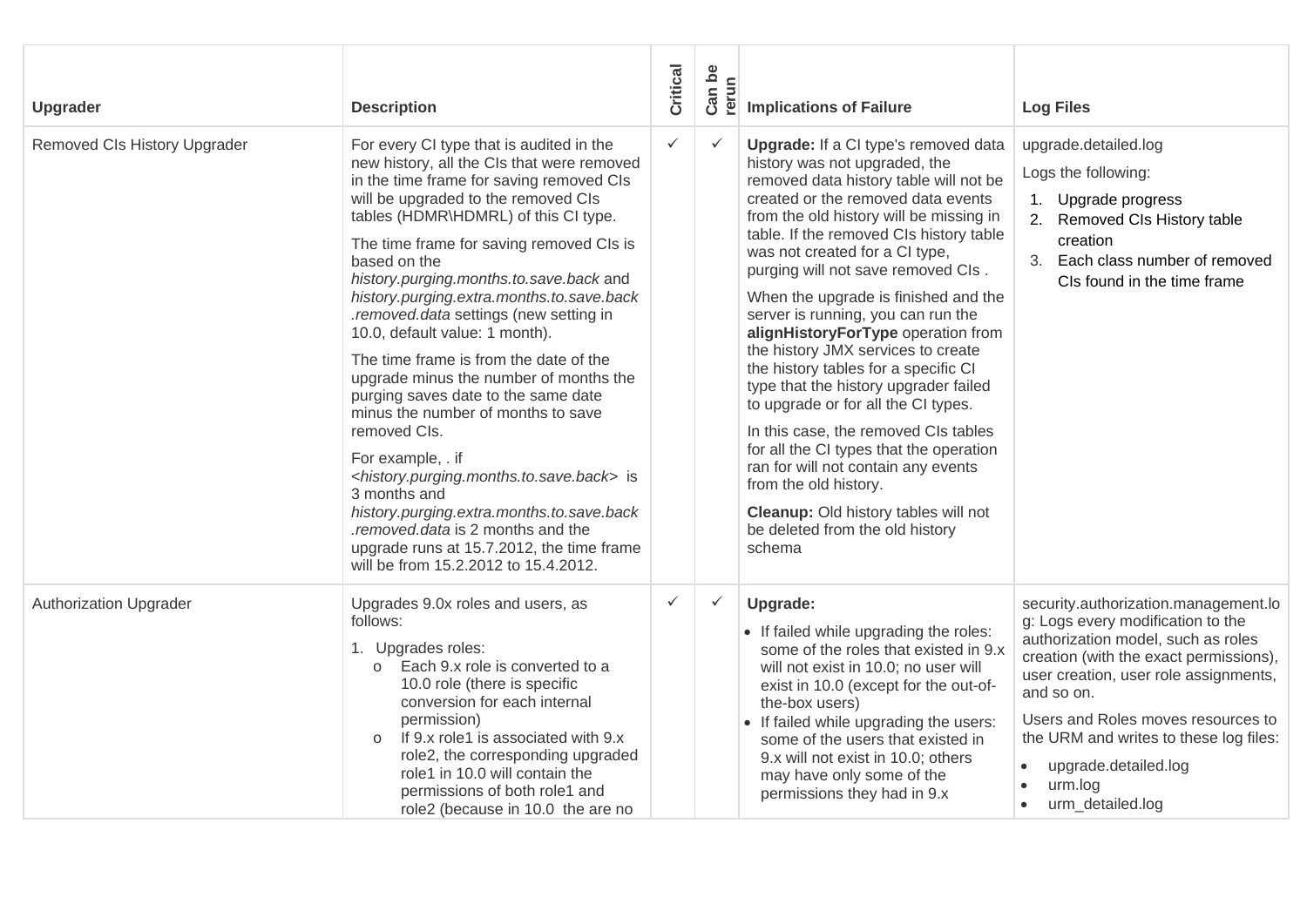| <b>Upgrader</b> | <b>Description</b>                                                                                                                                                                                                                                                                                                                                                                                                                                                                                                                                                                                                                                                                                                                                                                                                                                                                                                                                                                                                                                                                                                                                                                                                                                                                                          | Critical | Can be<br>rerun | <b>Implications of Failure</b>                                                                                                                                                                                                                                                                                                                    | <b>Log Files</b>                                     |
|-----------------|-------------------------------------------------------------------------------------------------------------------------------------------------------------------------------------------------------------------------------------------------------------------------------------------------------------------------------------------------------------------------------------------------------------------------------------------------------------------------------------------------------------------------------------------------------------------------------------------------------------------------------------------------------------------------------------------------------------------------------------------------------------------------------------------------------------------------------------------------------------------------------------------------------------------------------------------------------------------------------------------------------------------------------------------------------------------------------------------------------------------------------------------------------------------------------------------------------------------------------------------------------------------------------------------------------------|----------|-----------------|---------------------------------------------------------------------------------------------------------------------------------------------------------------------------------------------------------------------------------------------------------------------------------------------------------------------------------------------------|------------------------------------------------------|
|                 | role associations).<br><b>UCMDB Browser CI access</b><br>$\circ$<br>permissions are added as follows:<br>" View All CIs permission is added<br>by default to each role.<br><b>Edit All CIs permission is only</b><br>added to roles which have Data<br><b>Update</b> permission.<br>2. Upgrades users:<br>Upgrades each user's properties<br>$\circ$<br>If the 9.x user is associated with<br>$\circ$<br>the 'admin' role, or with a role that<br>is associated with 'admin' -<br>creates an association between<br>the corresponding 10.0 user and<br>the SuperAdmin role.<br>In all other cases<br>$\Omega$<br>• Creates an association between<br>the 10.0 user and the 10.0<br>upgraded roles, according to the<br>role associations it had in 9.x<br>If the 9.x user had permission<br>assigned directly to the user, then<br>a new role is created in 10.0 with<br>these permissions, and an<br>association is created between<br>the 10.0 converted user and this<br>new role. The new role is named<br>ConvertedRole1/2/3 This name<br>may be used by several 10.0<br>users that had the same<br>permissions in 9.x.<br>If a 9.x user had at least one<br>discovery-related permission<br>(whether directly assigned or via<br>a role), then this user is granted<br>the Discovery and Integrations |          |                 | Cleanup:<br>• Old CI types may remain in the<br>class model: user,<br>integration_user, acl_role,<br>acl_attachment, together with the<br>9.x Cls representing the users and<br>roles. This does not have any<br>effect on the 10.0 security<br>management.<br>• The obsolete Basic_Security.zip<br>package may remain in the<br>Package Manager. | urm_audit.log<br>urm_detailed_audit.log<br>$\bullet$ |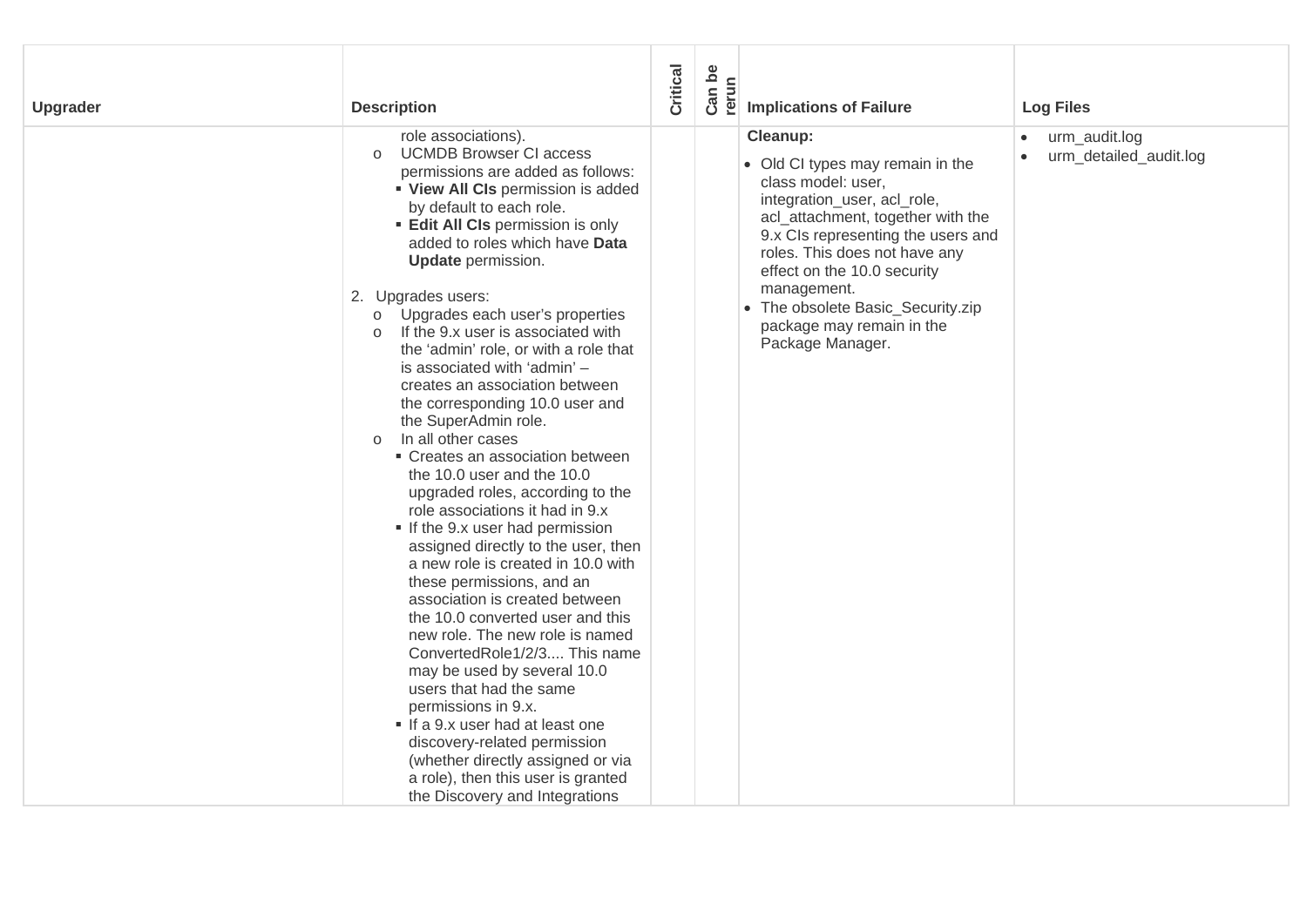| <b>Upgrader</b>                     | <b>Description</b>                                                                                                                                                                                                                                                                                                                                                                                                                                                                                                                                                                                                                       | Critical     | Can be<br>rerun | <b>Implications of Failure</b>                                                                                                                                                                                                                                                                                                                                                                                                      | <b>Log Files</b>                                                                                                                                                                                                                                                                                                                                                            |
|-------------------------------------|------------------------------------------------------------------------------------------------------------------------------------------------------------------------------------------------------------------------------------------------------------------------------------------------------------------------------------------------------------------------------------------------------------------------------------------------------------------------------------------------------------------------------------------------------------------------------------------------------------------------------------------|--------------|-----------------|-------------------------------------------------------------------------------------------------------------------------------------------------------------------------------------------------------------------------------------------------------------------------------------------------------------------------------------------------------------------------------------------------------------------------------------|-----------------------------------------------------------------------------------------------------------------------------------------------------------------------------------------------------------------------------------------------------------------------------------------------------------------------------------------------------------------------------|
|                                     | Admin role in 10.00.<br>3. Upgrades integration users:<br>Upgrades each integration user's<br>$\circ$<br>properties<br>Assigns SuperAdmin role to each<br>$\circ$<br>integration user                                                                                                                                                                                                                                                                                                                                                                                                                                                    |              |                 |                                                                                                                                                                                                                                                                                                                                                                                                                                     |                                                                                                                                                                                                                                                                                                                                                                             |
| Authorization System Users Upgrader | Upgrades system users (sysadmin,<br>UISysadmin, and possibly others that<br>were created by the user). The following<br>steps are performed:<br>1. Upgrades the properties of the system<br>user.<br>2. Marks the 10.0 converted user as<br>"server administrator"<br>3. Assigns the<br>SuperAdmin/NonUISuperAdmin role to<br>the system user. The<br>NonUISuperAdmin role is a new role<br>created in 10.0, that is used for system<br>users that did not have permission to<br>access the UI in 9.x (like sysadmin).<br>Note: 9.x system users are converted to<br>10.0 "regular" users. There is no "system<br>user" concept in 10.0. | $\checkmark$ | $\checkmark$    | <b>Upgrade:</b> System users will not be<br>upgraded.<br>sysadmin and UISysadmin will exist<br>in 10.0, because they are taken from<br>the Basic_Authorization.zip package.<br>But if the user created other system<br>users in 9.x, they may not exist in<br>10.0<br>Cleanup: The SYS_USERS table<br>will remain in the database; old 9.x<br>system users will remain. This will<br>have no effect on 10.0 security<br>management. | • Upgrade.log: Logs the upgrade<br>steps<br>• security.authorization.management<br>log: Logs every modification to the<br>authorization model, such as role<br>creation (with the exact<br>permissions), user creation, user<br>role assignments, and so on.<br>upgrade.detailed.log<br>urm.log<br>urm_detailed.log<br>urm_audit.log<br>$\bullet$<br>urm_detailed_audit.log |
| <b>LDAP Group Mapping Upgrader</b>  | Upgrades LDAP mappings. In 9.x each<br>LDAP user was mapped to a role. In 10.0,<br>each user is mapped to a user group, and<br>the user group is mapped to a role. The<br>upgrader performs the following:<br>1. Collects all 9.x roles assigned to LDAP<br>users.<br>2. For each 9.x role, creates a user<br>group in 10.0, and assigns it to the                                                                                                                                                                                                                                                                                       | ✓            | $\checkmark$    | LDAP users will not belong to user<br>groups, and thus will have no<br>permissions                                                                                                                                                                                                                                                                                                                                                  | • Upgrade.log: Logs the upgrade<br>steps<br>• security.authorization.management<br>log: Logs every modification to the<br>authorization model, such as role<br>creation (with the exact<br>permissions), user creation, user<br>role assignments, and so on.                                                                                                                |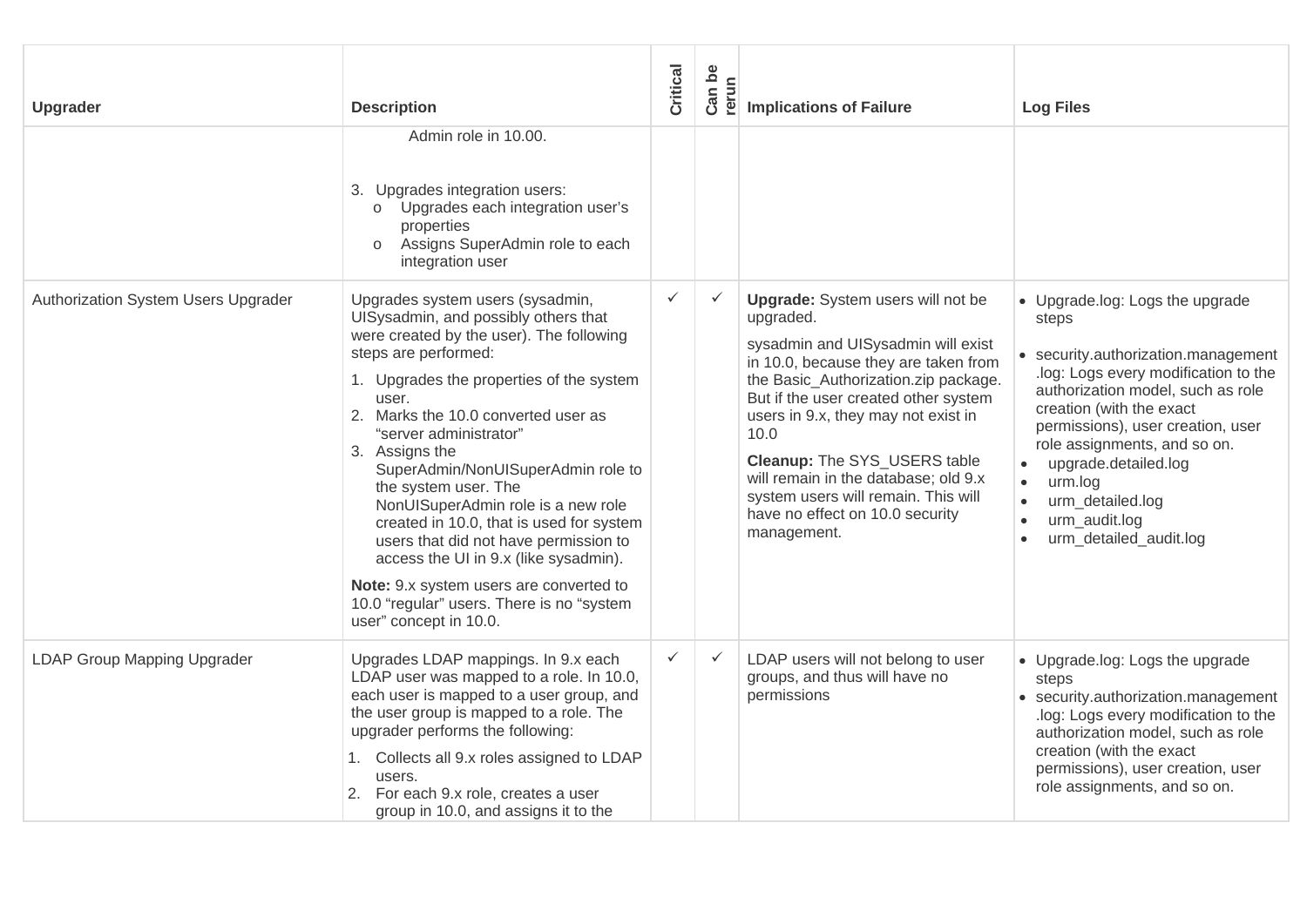| <b>Upgrader</b>              | <b>Description</b>                                                                                                                                                                                                                                                                                                                                                       | Critical                  | Can be<br>rerun | <b>Implications of Failure</b>                                                                                                                                                                                                                                                                                                                                | <b>Log Files</b>                                                                                                                                                                                                                                                                                                                                    |
|------------------------------|--------------------------------------------------------------------------------------------------------------------------------------------------------------------------------------------------------------------------------------------------------------------------------------------------------------------------------------------------------------------------|---------------------------|-----------------|---------------------------------------------------------------------------------------------------------------------------------------------------------------------------------------------------------------------------------------------------------------------------------------------------------------------------------------------------------------|-----------------------------------------------------------------------------------------------------------------------------------------------------------------------------------------------------------------------------------------------------------------------------------------------------------------------------------------------------|
|                              | corresponding 10.0 role.<br>3. Assigns each 10.0 user to a 10.0 user<br>group.                                                                                                                                                                                                                                                                                           |                           |                 |                                                                                                                                                                                                                                                                                                                                                               |                                                                                                                                                                                                                                                                                                                                                     |
| LDAP Default Role Upgrader   | Creates a new user group in UCMDB and<br>assigns the previously upgraded role that<br>was configured as the LDAP default role<br>to this group.                                                                                                                                                                                                                          | $\boldsymbol{\mathsf{x}}$ | $\checkmark$    | LDAP default role will be assigned<br>when authenticating with an LDAP<br>user that is part of an LDAP group<br>that has no group mapping in the<br>UCMDB.                                                                                                                                                                                                    | upgrade.detailed.log                                                                                                                                                                                                                                                                                                                                |
| Offline Resource Loader      | Loads the upgraded resources created in<br>the "Offline Resource Retriever" step from<br>the disk to the database.                                                                                                                                                                                                                                                       | $\checkmark$              | $\checkmark$    | <b>Upgrade:</b> The failed resources will<br>not be included in the environment<br>after the upgrade. However, factory<br>resources will be included as they<br>are deployed in a different step. Only<br>the user resources are missing.<br><b>Cleanup:</b> The CI types that<br>represent the old resources in the<br>Model will remain in the Class Model. | • upgrade.short.log<br>• upgrade.detailed.log<br>Contains the number of resources<br>per type that are stored on disk, and<br>warning and error messages if there<br>is a problem with a resource.<br>Note: If you need to rerun this step<br>you will get a warning for each<br>resource that was already deployed<br>the first time the step ran. |
| <b>UI Resources Upgrader</b> | Converts the old UI recipients, LDAP<br>mappings, user preferences, saved<br>reports, and scheduled jobs to the new<br>URM format.                                                                                                                                                                                                                                       | $\checkmark$              | $\checkmark$    | The entities mentioned in the<br>description are not migrated.                                                                                                                                                                                                                                                                                                | • upgrade.detailed.log<br>$\bullet$ error.log                                                                                                                                                                                                                                                                                                       |
| <b>CIs Tenants Upgrader</b>  | Handles CI tenant assignments in a multi-<br>tenant environment as follows:<br>1. Collects all tenant names from the<br><b>TenantOwner and TenantsUses</b><br>properties of all 9.x Cls.<br>2. Creates tenants with these names<br>3. For CIs that do not have these<br>properties, sets the system default<br>tenant as their tenant "TenantOwner"<br>and "TenantsUses" | $\checkmark$              | $\checkmark$    | • Tenants that were defined on CIs<br>in 9.x may not be created as "real<br>tenants" in 10.0<br>• Some CIs may remain with no<br>tenant owner - illegal state                                                                                                                                                                                                 | • Upgrade log: Logs the upgrade<br>steps<br>• security.authorization.management<br>log: Logs tenant assignments to<br>resources<br>upgrade.detailed.log<br>urm.log<br>$\bullet$<br>urm_detailed.log<br>urm_audit.log<br>urm_detailed_audit.log<br>Note: CI tenant assignments are not                                                               |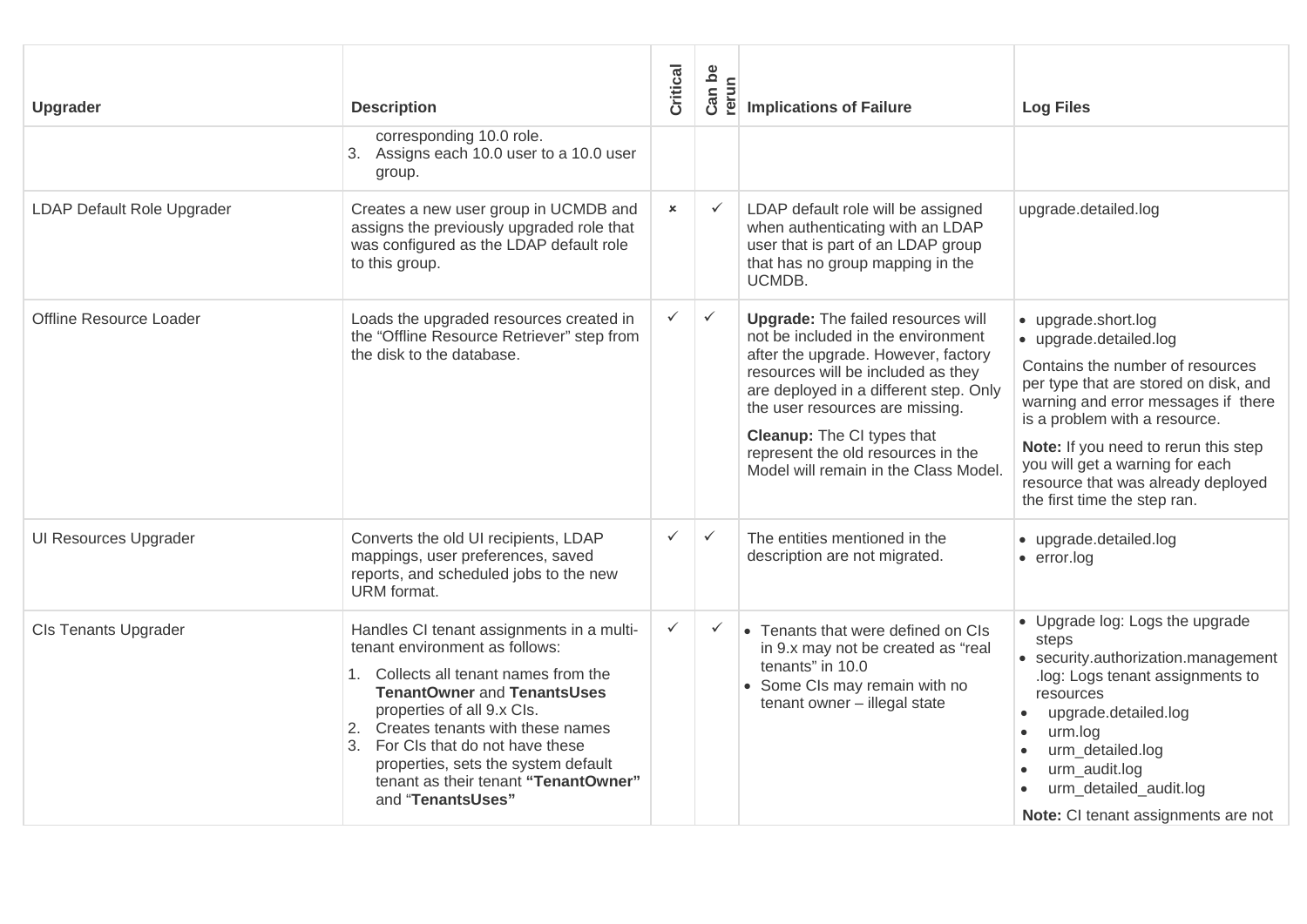| Upgrader                                    | <b>Description</b>                                                                                                                                                                                                                                                                                                                                                                                                                                                                                                                                                                                                                                                                                                                                                                                                  | Critical     | Can be<br>rerun | <b>Implications of Failure</b>                                                                                   | <b>Log Files</b>                                                                                                                                                   |
|---------------------------------------------|---------------------------------------------------------------------------------------------------------------------------------------------------------------------------------------------------------------------------------------------------------------------------------------------------------------------------------------------------------------------------------------------------------------------------------------------------------------------------------------------------------------------------------------------------------------------------------------------------------------------------------------------------------------------------------------------------------------------------------------------------------------------------------------------------------------------|--------------|-----------------|------------------------------------------------------------------------------------------------------------------|--------------------------------------------------------------------------------------------------------------------------------------------------------------------|
|                                             |                                                                                                                                                                                                                                                                                                                                                                                                                                                                                                                                                                                                                                                                                                                                                                                                                     |              |                 |                                                                                                                  | logged                                                                                                                                                             |
| <b>Resources Tenants Upgrader</b>           | In a multi-tenant environment, sets default<br>tenant owner and consumers, as well as<br>user owner, for all resources in 10.0.<br>1. For every 10.0 resource, sets its<br>tenant owner and tenant consumer to<br>be the system default tenant.<br>2. For every 10.0 resource, sets its user<br>owner to be admin user.                                                                                                                                                                                                                                                                                                                                                                                                                                                                                             | $\checkmark$ | $\checkmark$    | Some resources may not have tenant $\cdot$ Upgrade log: Logs the upgrade<br>owner or user owner - illegal state. | steps<br>• security.authorization.management<br>log: Logs tenant assignments to<br>resources                                                                       |
| <b>Tenants Information History Upgrader</b> | For multi tenancy environments, for all<br>the events that were upgraded, tenant<br>owner/user will be entered:<br>Tenant information (tenant owner and<br>tenant user) was not tracked in version<br>9.x but is tracked in 10.0.<br>Since there is no information from 9.x to<br>enter in the tenant owner/tenant user<br>columns in the 10.0 model, the upgrader<br>does the following:<br>If there was any tenant information for<br>$\bullet$<br>the CIs that existed in the model, the<br>tenant information is copied from the<br>model.<br>For CIs that were removed and do not<br>exist in the model, the tenant owner<br>and tenant user columns will be<br>populated with the default tenant in the<br>system.<br>Note:<br>Even if these attributes were set to<br>being tracked by the history they will | $\checkmark$ | $\checkmark$    | Tenant information will be missing in<br>the history events.                                                     | upgrade.detailed.log:<br>• Logs upgrade progress<br>• Logs all the CIs that were not found<br>in the model and enters the default<br>tenant for them (debug mode). |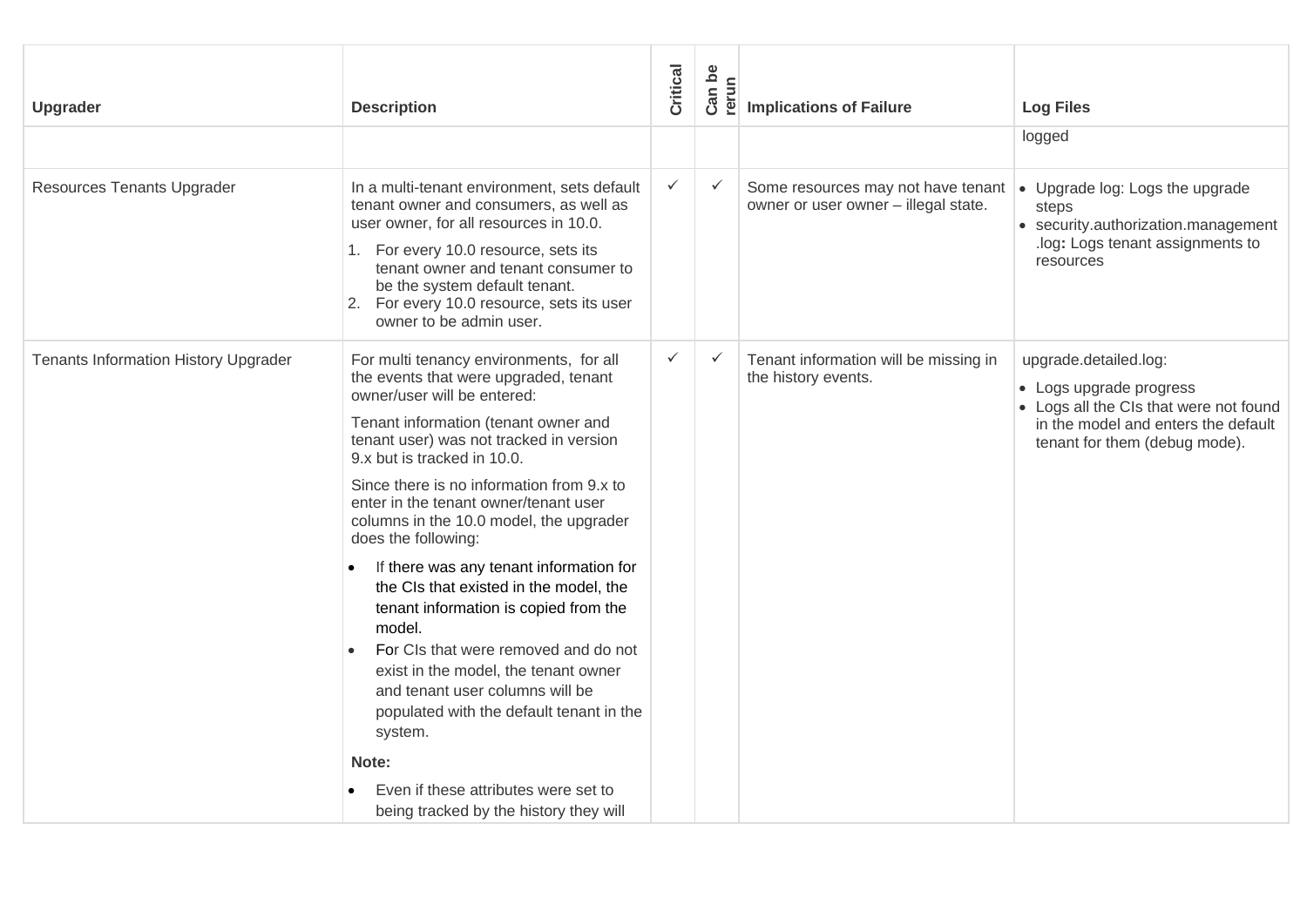| <b>Upgrader</b>                          | <b>Description</b>                                                                                                                                                                                                                                                                                                                                                                     | Critical     | Can be<br>Ξ.<br>୍କ        | <b>Implications of Failure</b>                                                                                                                                        | <b>Log Files</b>                                                                                                                      |
|------------------------------------------|----------------------------------------------------------------------------------------------------------------------------------------------------------------------------------------------------------------------------------------------------------------------------------------------------------------------------------------------------------------------------------------|--------------|---------------------------|-----------------------------------------------------------------------------------------------------------------------------------------------------------------------|---------------------------------------------------------------------------------------------------------------------------------------|
|                                          | not be taken into account during the<br>upgrade.<br>For single tenancy system the<br>upgrade does not do anything.                                                                                                                                                                                                                                                                     |              |                           |                                                                                                                                                                       |                                                                                                                                       |
| <b>Federation URM Resources Upgrader</b> | Upgrades the adapter, integration point<br>and data push job resources to the URM<br>and removes the Cmdb8xAdapter                                                                                                                                                                                                                                                                     | $\checkmark$ | $\boldsymbol{\mathsf{x}}$ | • Upgrade: Saved integration<br>points, adapters, and jobs will not<br>be available.<br>• Cleanup: Unnecessary CI Types<br>and CIs will still be kept in the<br>CMDB. | upgrade.detailed.log<br>$\bullet$<br>urm.log<br>$\bullet$<br>urm_detailed.log<br>$\bullet$<br>urm audit.log<br>urm detailed audit.log |
| UndeployOldAdaptersUpgrader              | Undeploys the old RMI and Changes<br>adapters and updates the data push jobs<br>that used these adapters as a source to<br>use a dummy source. In addition, data<br>push jobs that used the old data push<br>engine and were configured to have the<br>RMI adapter as the source (jobs that were<br>saved as RMI/topology) are marked to run<br>data push jobs with a full layout TQL. | $\checkmark$ | $\checkmark$              | The old saved data push integrations<br>that were configured will not be<br>available.                                                                                | upgrade.detailed.log                                                                                                                  |
| <b>Remove Unused Resources</b>           | Cleans old reconciliation resources from<br>version 8.x                                                                                                                                                                                                                                                                                                                                | $\checkmark$ | $\checkmark$              | Errors might occur in log files when<br>performing the export to the Content<br>Pack.                                                                                 | upgrade.detailed.log                                                                                                                  |
| <b>Basic Packages Deployer</b>           | Deploys packages related to the UCMDB<br>infrastructure.                                                                                                                                                                                                                                                                                                                               | $\checkmark$ | $\checkmark$              | Varies, depending on what exact<br>resource has failed                                                                                                                | log\package_reports\customer_1\<br>deployReports<br>Mam.packaging.log<br>error.log<br>cmdb.classmodel.log                             |
| <b>CP Deployer</b>                       | Deploys the Content Pack provided with<br>the new version                                                                                                                                                                                                                                                                                                                              | $\checkmark$ | $\checkmark$              | Varies very much on what exact<br>resource has failed                                                                                                                 | log\package_reports\customer_1\<br>deployReports<br>Mam.packaging.log<br>error.log<br>cmdb.classmodel.log                             |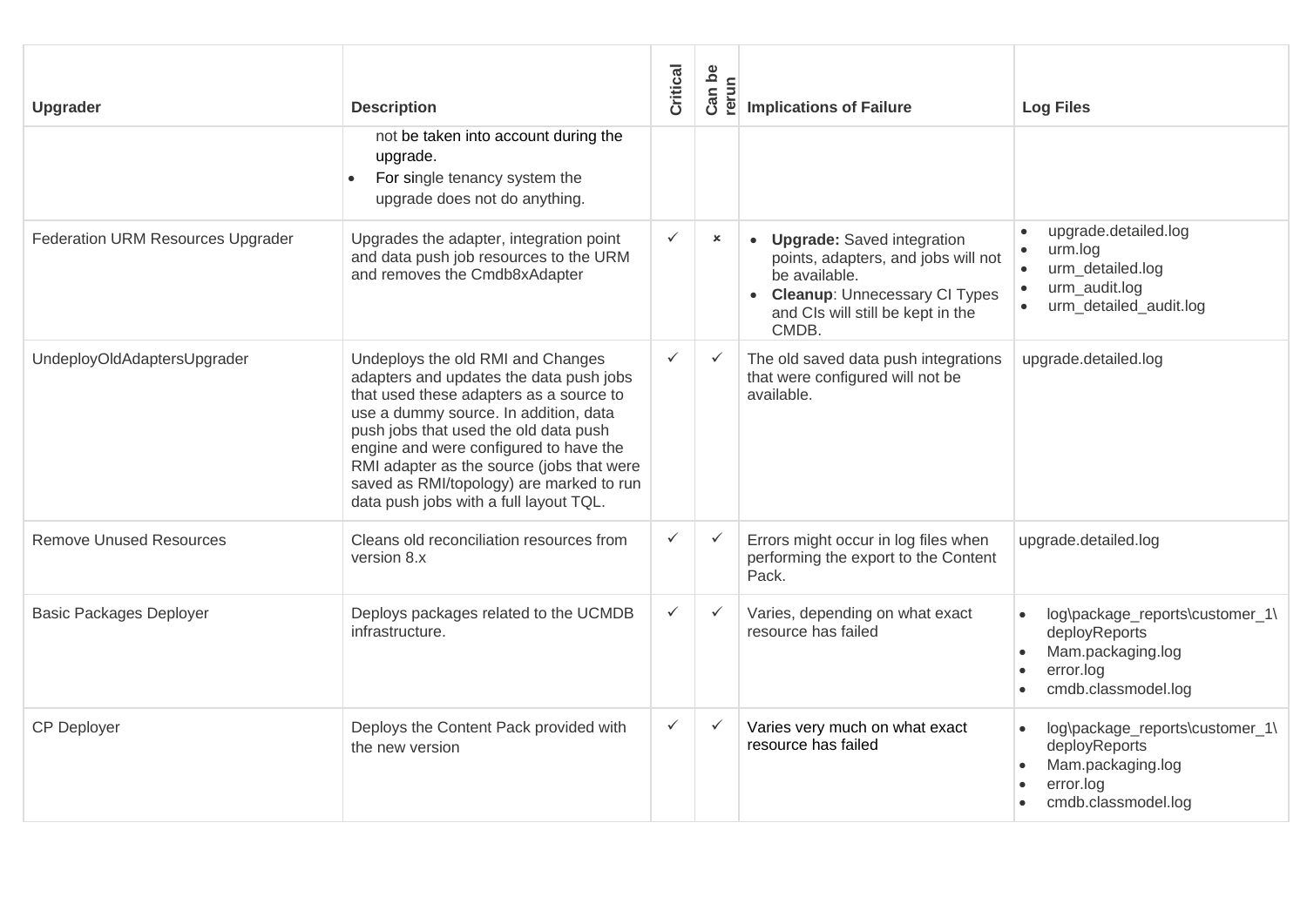| Upgrader                          | <b>Description</b>                                                                                                                                                                                                                                                                                                                                                                                                                                                                                                                                                                                     | Critical       | Can be<br>rerun | <b>Implications of Failure</b>                                                                                                                                                                                                                | <b>Log Files</b>                                                                                                                                                                                                                                                                                                                                                                                                                                                           |
|-----------------------------------|--------------------------------------------------------------------------------------------------------------------------------------------------------------------------------------------------------------------------------------------------------------------------------------------------------------------------------------------------------------------------------------------------------------------------------------------------------------------------------------------------------------------------------------------------------------------------------------------------------|----------------|-----------------|-----------------------------------------------------------------------------------------------------------------------------------------------------------------------------------------------------------------------------------------------|----------------------------------------------------------------------------------------------------------------------------------------------------------------------------------------------------------------------------------------------------------------------------------------------------------------------------------------------------------------------------------------------------------------------------------------------------------------------------|
| CmdbAdapter Integration upgrader  | Updates the CmdbAdapter integration and<br>population jobs to suitable for the<br>Cmdb9xAdapter.                                                                                                                                                                                                                                                                                                                                                                                                                                                                                                       | $\checkmark$   | $\pmb{\times}$  | The saved integrations and jobs that<br>were defined for the CmdbAdapter<br>will be lost.                                                                                                                                                     | upgrade.detailed.log                                                                                                                                                                                                                                                                                                                                                                                                                                                       |
| Integration Deactivation Upgrader | From version 10.00/10.01 all<br>push/federation integrations run on a<br>Data Flow Probe. This upgrader disables<br>all push-/federation-type integrations from<br>9.0x that do not have a Data Flow Probe<br>defined.<br>Note: Population-type integrations from<br>9.0x are not disabled because they are<br>defined to run on Data Flow Probes.                                                                                                                                                                                                                                                     | $\pmb{\times}$ | $\checkmark$    | Integrations will not be editable from<br>the Integration Studio. You will be<br>forced to deactivate them one by<br>one.                                                                                                                     | upgrader.detailed.log                                                                                                                                                                                                                                                                                                                                                                                                                                                      |
| <b>Consistency Upgrader</b>       | Fixes consistency issues in the database.                                                                                                                                                                                                                                                                                                                                                                                                                                                                                                                                                              | $\checkmark$   | $\pmb{\times}$  | Database may contain inconsistent<br>data (links with missing ends, IDs<br>which exist only in the root table, or<br>IDs which exist only in the CIT's data<br>table)                                                                         | cmdb.db.tool                                                                                                                                                                                                                                                                                                                                                                                                                                                               |
| OIDToHostClass upgrader           | Upgrades oidToHostClass user-defined<br>rules to the new rule format and saves the<br>new rules in the UserDefinedRules<br>package with the name,<br>userDefinedOidToHostClassRules.<br>Removes the old oidToHostClass<br>resource from the Network package.<br>Notes:<br>• Part of the oidToHostClass upgrade is<br>to recognize the user-defined rules and<br>transform only them to the new<br>discovery rules format (the out-of-the-<br>box rules are not taken into<br>consideration in this specific process).<br>This recognition is done by comparing<br>the oidToHostClass.xml content under | $\checkmark$   | $\checkmark$    | • Upgrade: User-defined<br>oidToHostClass rules will not be<br>changed to the new normalization<br>rule format and will not be part of<br>the discovery rule engine.<br>• Cleanup: The old<br>oidToHostClass resource will not<br>be removed. | upgrade.detailed.log:<br>Messages logged:<br>• "Start upgrading<br>oidToHostClass.xml"<br>• "DONE upgrading<br>oidToHostClass.xml"<br>• Errors that will be logged during the<br>upgrade:<br>o "Previous CP.zip was not found<br>under<br><defaultcpfile.getabsolutepath<br>&gt;. using default file from CP10."<br/>o "oidToHostClass resource was<br/>not found in CP.zip. using<br/>default file from CP10."<br/>o "FAILED Upgrading</defaultcpfile.getabsolutepath<br> |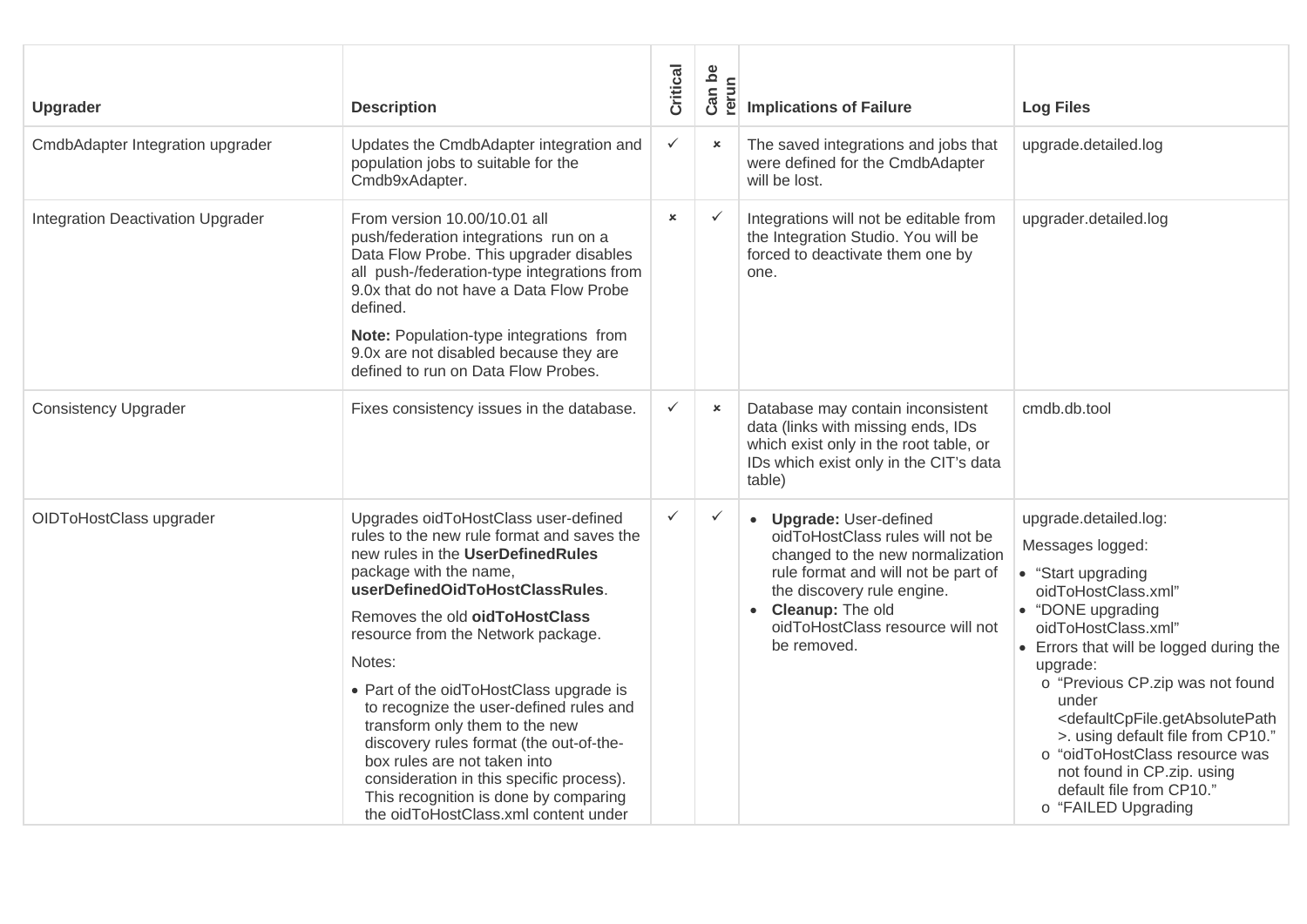| Upgrader | <b>Description</b>                                                                                                                                                                                                                                                                                                                                                                                                                                                                                                                                                                                                                                                                                                                                                                                                                                                                                                                                                                                                                                                                                                                                                                                                                                                                                                                                                                                                                                                                                                                          | Critical | Can be<br>rerun | <b>Implications of Failure</b> | <b>Log Files</b>    |
|----------|---------------------------------------------------------------------------------------------------------------------------------------------------------------------------------------------------------------------------------------------------------------------------------------------------------------------------------------------------------------------------------------------------------------------------------------------------------------------------------------------------------------------------------------------------------------------------------------------------------------------------------------------------------------------------------------------------------------------------------------------------------------------------------------------------------------------------------------------------------------------------------------------------------------------------------------------------------------------------------------------------------------------------------------------------------------------------------------------------------------------------------------------------------------------------------------------------------------------------------------------------------------------------------------------------------------------------------------------------------------------------------------------------------------------------------------------------------------------------------------------------------------------------------------------|----------|-----------------|--------------------------------|---------------------|
|          | CP.zip with the oidToHostClass<br>resource deployed. The upgrader<br>removes all of the out-of the box content<br>from the deployed data, and works only<br>on what is left.<br>The 9.x CP.zip file is not available when<br>doing the upgrade - since the upgrade<br>process is done by installing UCMDB<br>10.00 from scratch without configuring a<br>new schema and upgrading only the<br>schema, and the CP.zip used for<br>UCMDB 10.00 does not contain the<br>oidToHostClass.xml file.<br>To solve this issue: As part of the<br>upgrade, the oidToHostClass.xml is<br>taken from CP10.zip. If the 9.x server<br>that is being upgraded used a more<br>newer Content Pack, you should put the<br>Content Pack used under:<br><server content="" dir="">\content_packs_9x.<br/>The upgrader first looks for the Content<br/>Pack in the folder specified above. If it is<br/>not there, it uses the saved file from<br/>Content Pack 10.00.<br/>• The upgrader will add to each output<br/>attribute in the user defined rules the<br/>prefix "discovered_" (for example,<br/>discovered_vendor, discovered_model)<br/>This does not happen in the out-of-the-<br/>box rules since the values there are<br/>already normalized.<br/>If the user wants to have the rules insert<br/>values to real attributes and not<br/>"discovered" attributes - he should open<br/>the userDefinedOidToHostClass file,<br/>check that output values (that he<br/>defined on the 9.x server) are<br/>normalized and change the rule to use</server> |          |                 |                                | oidToHostClass.xml" |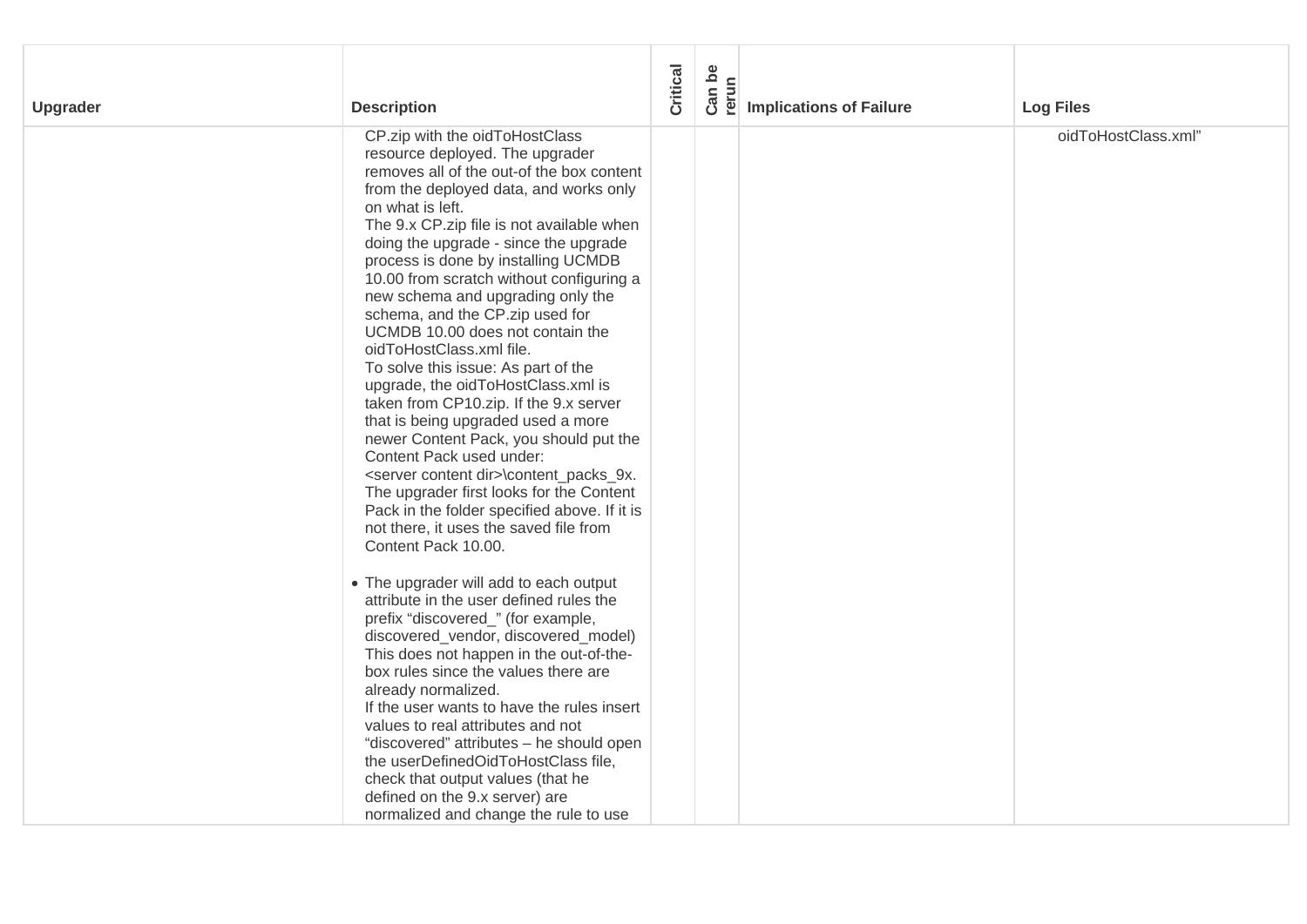| <b>Upgrader</b>                                                        | <b>Description</b>                                                                                                                                                                                                                                                                                                                  | Critical       | Can be<br>rerun | <b>Implications of Failure</b>                                                                       | <b>Log Files</b>                                                                                                                                                                           |
|------------------------------------------------------------------------|-------------------------------------------------------------------------------------------------------------------------------------------------------------------------------------------------------------------------------------------------------------------------------------------------------------------------------------|----------------|-----------------|------------------------------------------------------------------------------------------------------|--------------------------------------------------------------------------------------------------------------------------------------------------------------------------------------------|
|                                                                        | real output attributes (for example,<br>change "discovered_vendor" to be<br>"vendor")                                                                                                                                                                                                                                               |                |                 |                                                                                                      |                                                                                                                                                                                            |
| SysObjectIdUpgrader                                                    | Adds a "." (period) to the beginning of the<br>sys_object_id attribute of the Node Cls.<br>This is necessary for consistency with<br>newly discovered sys_object_id<br>attributes which start with a "." (period).<br>Note: If the sys_object_id attribute is<br>empty or already starts with a "." (period),<br>it is not changed. | $\pmb{\times}$ | $\checkmark$    | The value of the sys_object_id<br>attribute will not be consistent with<br>the new discovered Nodes. | upgrade.detailed.log<br>• Reports upgrader start<br>Reports the number of CIs to<br>upgrade<br>Reports upgrader finish<br>$\bullet$<br>In case of failure, reports the<br>cause of failure |
| HistoryAutoCompletionUpgrader                                          | Completes history changes data in the<br>history tables, for changes made during<br>other upgrade steps.                                                                                                                                                                                                                            | ×              | $\checkmark$    | May cause low performance the first<br>time a user gets history data for<br>specific CIs.            | upgrade.detailed.log: Upgrader<br>progress data log<br>• history.log: History operation log                                                                                                |
| Deletes obsolete records from LOA table<br>(reconciliation priorities) | In UCMDB 9.x the reconciliation priorities<br>of some of the deleted CIs were left in<br>persistence (database table "LOA"). This<br>upgrader removes obsolete reconciliation<br>priorities.                                                                                                                                        | ✓              | $\checkmark$    | Obsolete reconciliation priorities may<br>cause failures when data is<br>populating UCMDB.           | upgrader.detailed.log                                                                                                                                                                      |
| Search Configuration Upgrader                                          | New search-engine configurations are<br>saved in URM, while configurations for<br>versions of UCMDB Browser prior to<br>version 1.7 were defined through<br>qualifiers in the class model.                                                                                                                                          | $\pmb{\times}$ | $\checkmark$    | Out-of-the-box search-configuration<br>is used.                                                      | upgrade.detailed.log                                                                                                                                                                       |
|                                                                        | This upgrader upgrades the search<br>configuration to support the new search<br>engine.                                                                                                                                                                                                                                             |                |                 |                                                                                                      |                                                                                                                                                                                            |
|                                                                        | <b>Actions taken:</b>                                                                                                                                                                                                                                                                                                               |                |                 |                                                                                                      |                                                                                                                                                                                            |
|                                                                        | Any CI Type with qualifier<br>CMS_BROWSER_SEARCH /                                                                                                                                                                                                                                                                                  |                |                 |                                                                                                      |                                                                                                                                                                                            |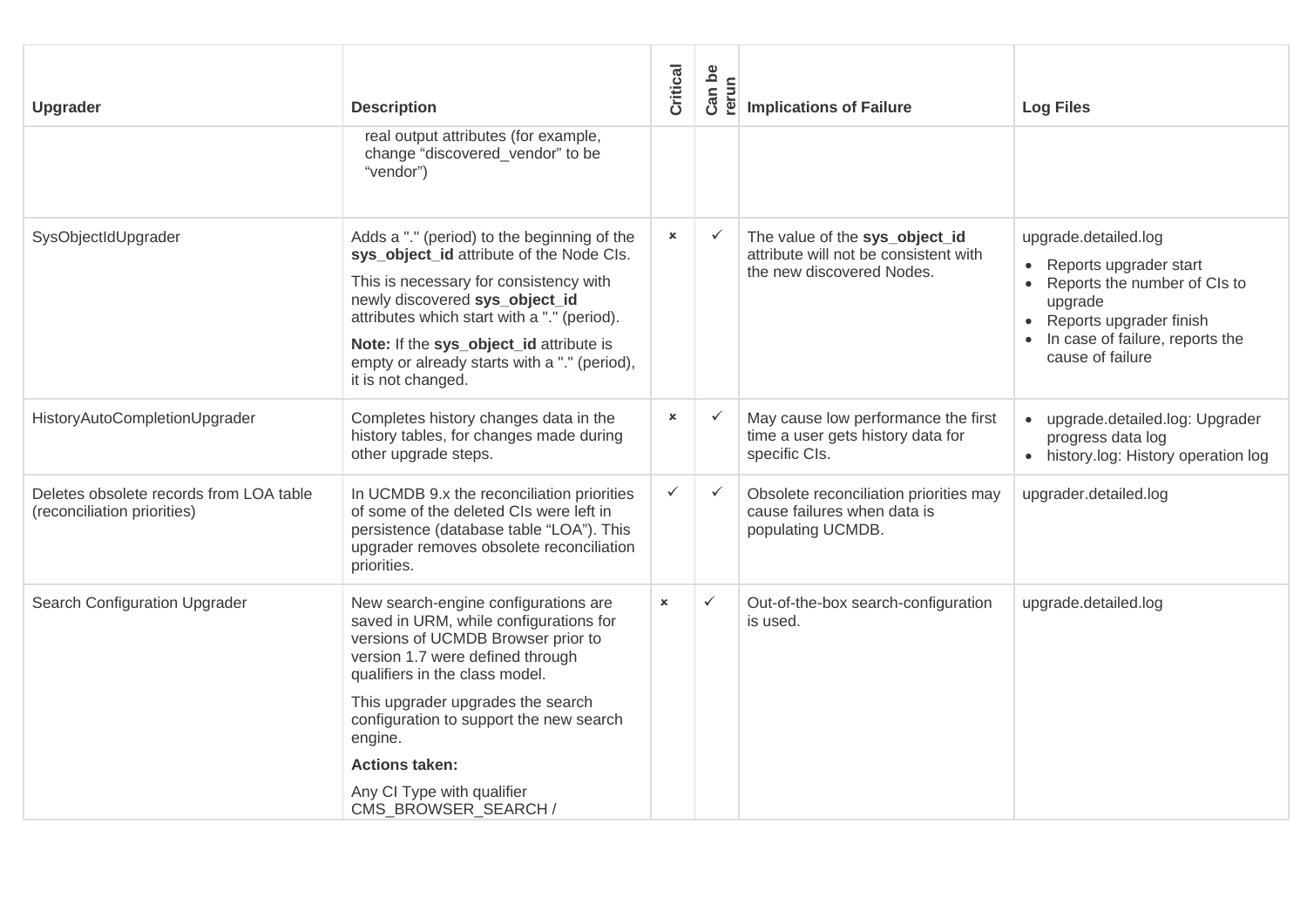| <b>Upgrader</b>              | <b>Description</b>                                                                                                                                                                                                                                                                    | Critical       | Can be<br>rerun | <b>Implications of Failure</b>                                              | <b>Log Files</b>                                                                                        |
|------------------------------|---------------------------------------------------------------------------------------------------------------------------------------------------------------------------------------------------------------------------------------------------------------------------------------|----------------|-----------------|-----------------------------------------------------------------------------|---------------------------------------------------------------------------------------------------------|
|                              | MODELING ENABLED is added to<br>search-ranking-configuration with<br>Ranking-Priority 2.                                                                                                                                                                                              |                |                 |                                                                             |                                                                                                         |
|                              | Any attribute with qualifier<br>CMS_SEARCHABLE_ATTRIBUTE is<br>added to search-indexer-configuration<br>and to search-ranking-configuration with<br>Ranking-Priority 2.                                                                                                               |                |                 |                                                                             |                                                                                                         |
|                              | Notes:                                                                                                                                                                                                                                                                                |                |                 |                                                                             |                                                                                                         |
|                              | Runs only if the Enable search option<br>was selected during upgrade<br>(cmdb.search.enabled is set to TRUE).                                                                                                                                                                         |                |                 |                                                                             |                                                                                                         |
|                              | Class model does not change following<br>this upgrader, the qualifier used for<br>versions of the UCMDB Browser prior to<br>1.7 remains.                                                                                                                                              |                |                 |                                                                             |                                                                                                         |
| <b>UCMDB Search Upgrader</b> | Indexes all relevant CI attributes to the<br>new search engine, based on the<br>upgraded configuration.<br>Runs only if the Enable search option<br>was selected during upgrade<br>(cmdb.search.enabled is set to TRUE).<br>Is performed in two phases:                               | $\pmb{\times}$ | $\checkmark$    | CIs will not be indexed to Solr<br>(search will not work)                   | search.log<br>Progress is reported in logs only<br>during CSV files writing and not<br>during indexing. |
|                              | (1) writing DB tables content to CSV files<br>in the <ucmdb installation<br="">directory&gt;\search\index_csvs\customer<c<br>ustomer-ID&gt;\ folder.<br/>(2) indexing the CSV files content to the<br/>new search engine.<br/>May take time to complete: approximately</c<br></ucmdb> |                |                 |                                                                             |                                                                                                         |
|                              | 1 hour per 1 million Cls.                                                                                                                                                                                                                                                             |                |                 |                                                                             |                                                                                                         |
| Disable Aging Upgrader       | Sets the model.aging.is.aging.enabled                                                                                                                                                                                                                                                 | $\pmb{\times}$ | $\pmb{\times}$  | The model.aging.is.aging.enabled<br>setting will be true after the upgrade. |                                                                                                         |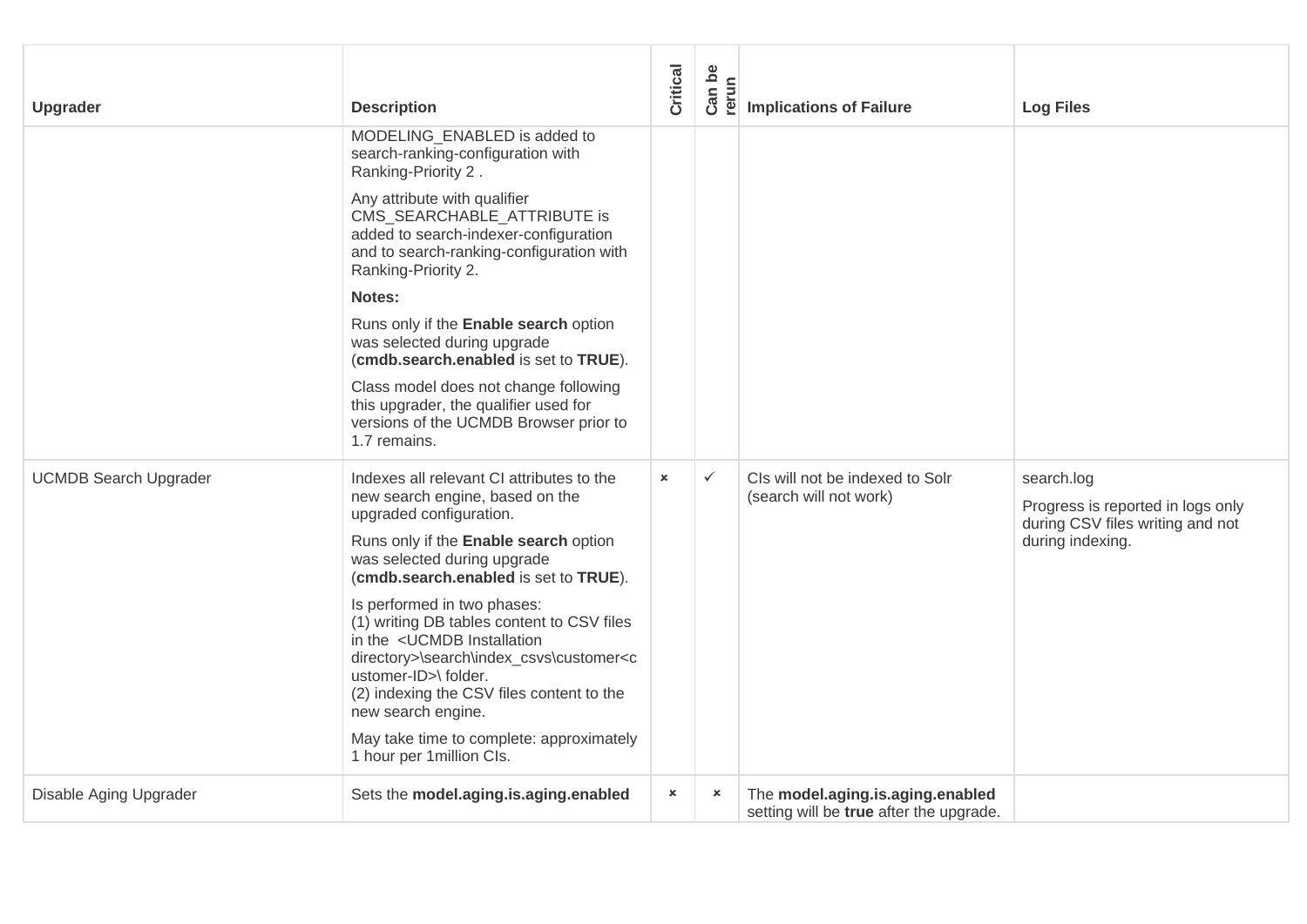| <b>Upgrader</b>                                          | <b>Description</b>                                                                                             | Critical       | ء<br>an<br>ု့ၿ<br>ن       | <b>Implications of Failure</b>                                                                               | <b>Log Files</b>                                 |
|----------------------------------------------------------|----------------------------------------------------------------------------------------------------------------|----------------|---------------------------|--------------------------------------------------------------------------------------------------------------|--------------------------------------------------|
|                                                          | settings to false for all the customers                                                                        |                |                           | This could cause the deletion of CIs if<br>the server is not used after the<br>upgrade.                      |                                                  |
| Upgrade IpAddress, 'IP Lease Time'<br>attribute Upgrader | Sets the default value Permanent-or-Long<br>(0) in IP Lease Time attribute for all<br>existing IP Address Cls. |                | $\checkmark$              | IP Address and Node identification<br>will be inconsistent.<br>May cause duplications in the<br>environment. | upgrade.log<br>upgrade.detailed.log<br>error.log |
| CleanupRemoveColumnsUpgrader                             | Removes the old and obsolete tables and<br>columns from the CMDB.                                              | $\checkmark$   | $\boldsymbol{\mathsf{x}}$ | Garbage will be left in the database<br>and the system will not be cleaned<br>properly.                      | upgrade.detailed.log                             |
| Run database statistics Upgrader                         | Runs database statistics to optimize<br>performance                                                            | $\pmb{\times}$ |                           | Database statistics will not be run;<br>might have performance implications                                  | upgrade.detailed.log                             |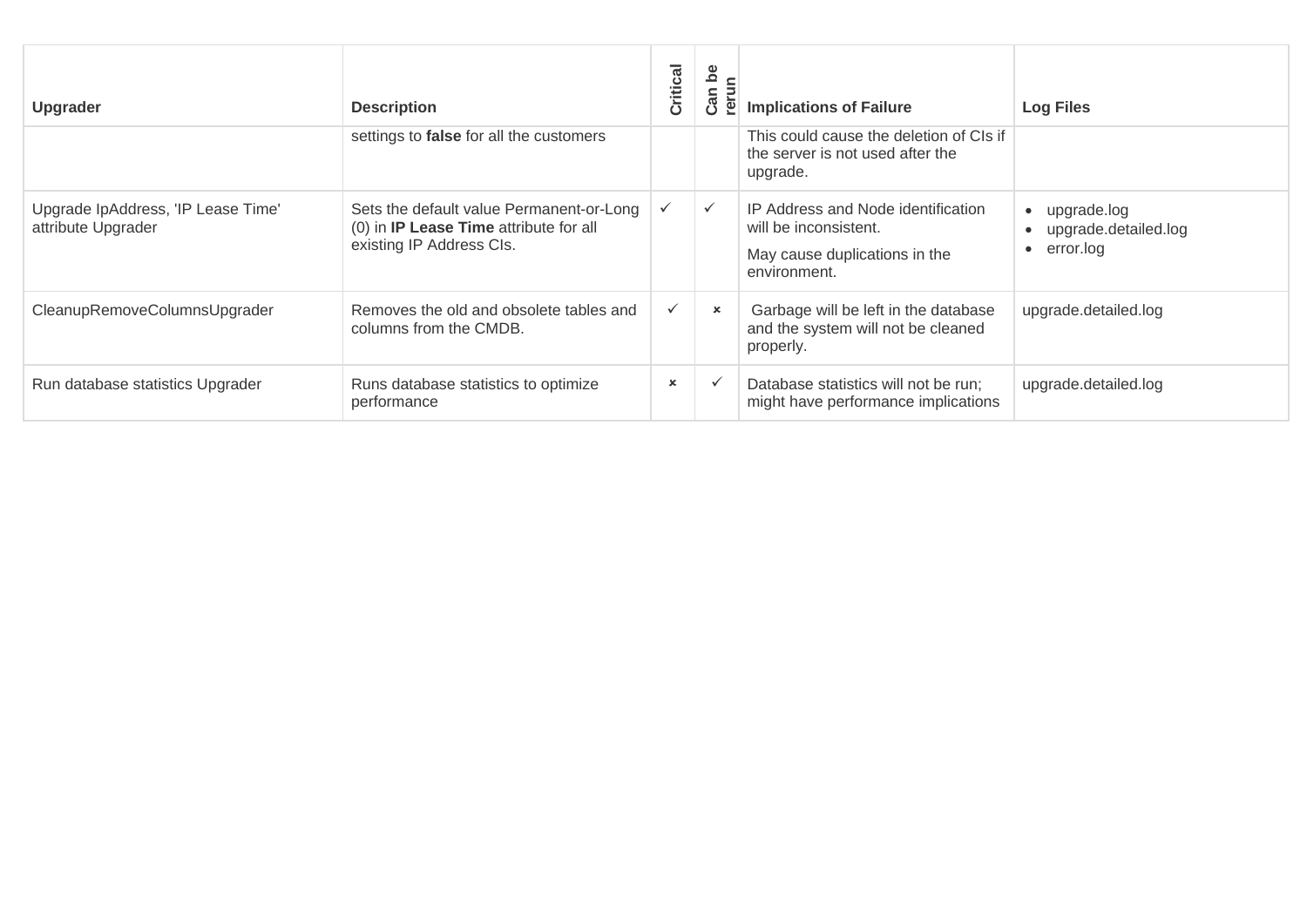### <span id="page-20-0"></span>Troubleshooting and Warning Logs for Resource Upgrade

The following issues can occur during resource upgrade. Be aware that none of these issues cause the upgrade to fail but might impact which resources are upgraded.

If a TQL query was created in a previous version with an invalid layout, it is inserted during upgrade and does not fail the upgrade; rather, a warning is added to the log. These TQL queries could have been created by copy/pasting a valid TQL query and their xml, then manually edited. You may see the following error message in the error logs:

**Pattern:** *<pattern* **name> has invalid layout: <b><stack** trace>.

• You cannot define a grouping on a contact node of a perspective. However, there was no validation to prevent such a grouping prior to version 10.00. A view created in this way does not work correctly and is removed during the upgrade process. You may see the following error message in the cmdb.upgrade.short and cmdb.upgrade.detailed logs:

#### **You cannot define grouping on a contact query node.**

**Failed to add CMDB\_VIEW <view name> You cannot define grouping on a contact query node. This would appear in cmdb.upgrade.short and cmdb.upgrade.detailed logs.**

• You cannot define a TQL query, view, impact analysis rule, or enrichment with an empty space in its suffix. However, there was no validation to prevent creating such TQL queries prior to version 10.00. A TQL query that contains spaces in its suffix is not upgraded, an error appears in the log, and you must define the TQL query again using a valid name. You can perform this step prior to upgrade. If these names are not fixed prior to upgrade, you may see the following error message in the **cmdb.upgrade.short and cmdb.upgrade.detailed logs**:

#### **Resource name is not valid.**

**Failed to add <resource type> <resource name> Resource name is not valid.**

 $\bullet$  In multi-tenancy implementations, you cannot define TQL queries with an  $@$  character because the @ character is used internally in MT environments. If you are upgrading a single tenant environment to a multi-tenant environment and you have TQL queries with the @ character, these TQL queries are not upgraded and are lost and a warning is added to the log. You will have to define these TQL queries again using a new name. You can perform this step prior to upgrade. If these names are not fixed prior to upgrade, you may see the following error message in the **cmdb.upgrade.short and cmdb.upgrade.detailed logs**:

**Resource <resource name> contains the @ character, which is forbidden for multi tenant environment. The resource will be removed from the upgraded system. Please create it again with different name.**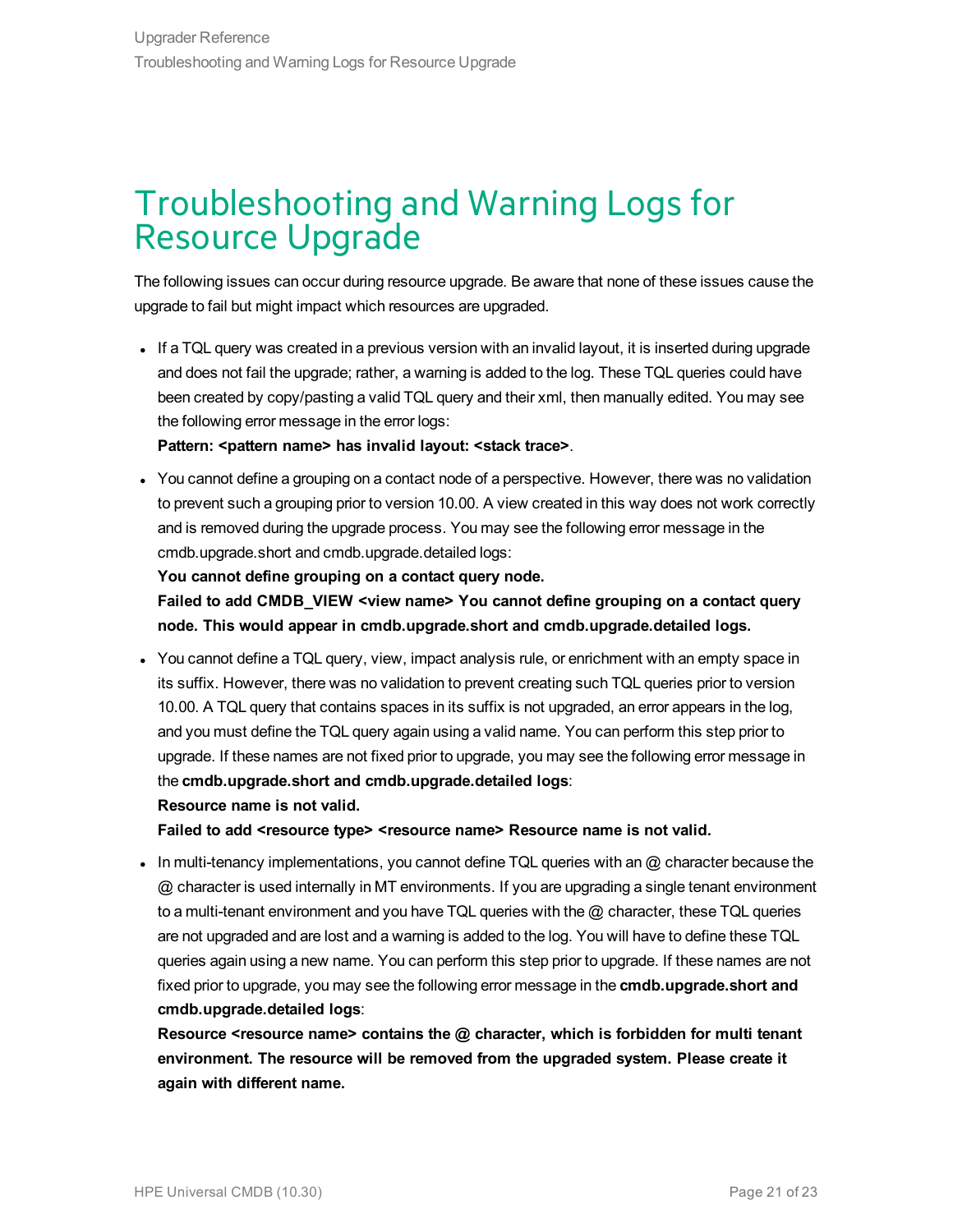If you have any folders that contain both a resource and a subfolder with the same name, the resource does not upgrade and a warning is added to the log. It is recommended to rename the sub folder or save the resource with different name prior to performing the upgrade. You may see the following message in the error logs:

**WARN: Failed to add <resource type> <resource name> duplicate subfolder or resource [<resource name>] in [<folder name>]**

. If you use a custom key.bin to encrypt the credentials and you did not copy it to **C:\hp\UCMDB\UCMDBServer\conf\discovery\** BEFORE starting the upgrade process, ranges and credentials will be lost. You may see the following message in the error logs: **FATAL - Failed to decrypt the Domains Scope Document finished.**

**Solution:** Ensure that the key.bin file that you backed up prior to starting the upgrade has been copied to **C:\hp\UCMDB\UCMDBServer\conf\discovery\**.

If a legacy adapter contains an illegal character inside a job template name, the Data Flow Probes Setup window will fail to start after performing the upgrade. You may see the following messages in the error logs:

**Template contains characters not supported in XML in the name of job "{<***job Id***>}".{<***job template name***>}]**

**<***Adapter name***>-Adapter Template contains characters not supported in XML in the name of job <job name>**

**Solution:** Manually remove the adapter with the illegal character.